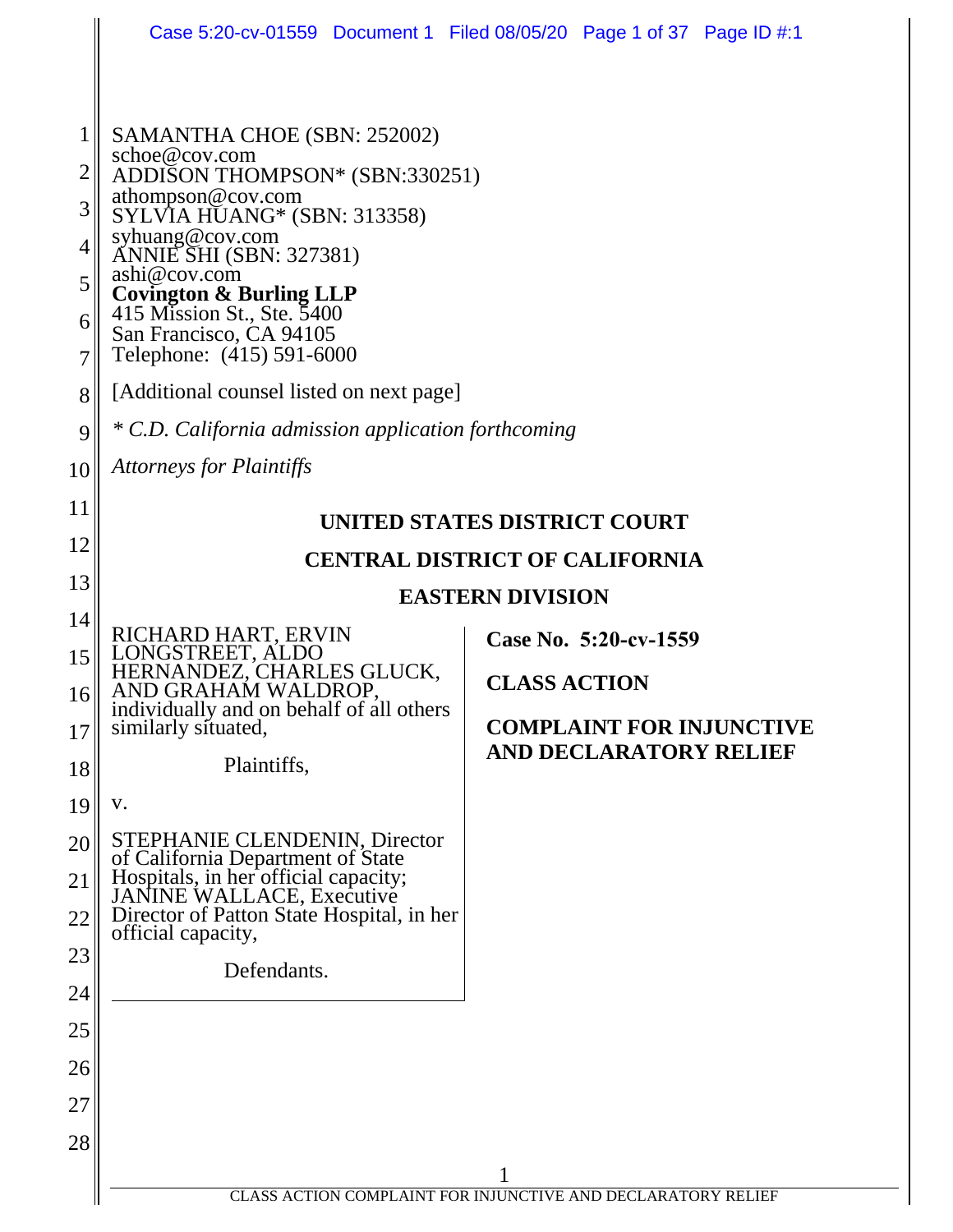| $\mathbf{1}$    | <b>JENNIFER STARK (SBN: 267062)</b><br>Jennifer.Stark@disabilityrightsca.org   |
|-----------------|--------------------------------------------------------------------------------|
| $\overline{c}$  | AARON FISCHER (SBN: 247391)                                                    |
| 3               | Aaron.Fischer@disabilityrightsca.org<br>ANNE HADREAS (SBN: 253377)             |
| $\overline{4}$  | Anne.Hadreas@disabilityrightsca.org                                            |
| 5               | SARAH GREGORY (SBN: 303973)<br>Sarah.Gregory@disabilityrightsca.org            |
| 6               | KIM PEDERSON (SBN: 234785)                                                     |
| $\overline{7}$  | Kim.Pederson@disabilityrightsca.org<br><b>Disability Rights California</b>     |
| 8               | 1330 Broadway, Suite 500                                                       |
| 9               | Oakland, CA 94612<br>Telephone: (510) 267-1200                                 |
| 10              | Facsimile: (510) 267-1201                                                      |
| 11              |                                                                                |
| 12              |                                                                                |
| 13              |                                                                                |
| 14              |                                                                                |
| 15              |                                                                                |
| 16              |                                                                                |
| 17              |                                                                                |
| 18              |                                                                                |
| 19              |                                                                                |
| 20              |                                                                                |
| 21              |                                                                                |
| 22              |                                                                                |
| $\overline{23}$ |                                                                                |
| $\overline{24}$ |                                                                                |
| 25              |                                                                                |
| 26              |                                                                                |
| 27              |                                                                                |
| 28              |                                                                                |
|                 | $\overline{c}$<br>CLASS ACTION COMPLAINT FOR INJUNCTIVE AND DECLARATORY RELIEF |
|                 |                                                                                |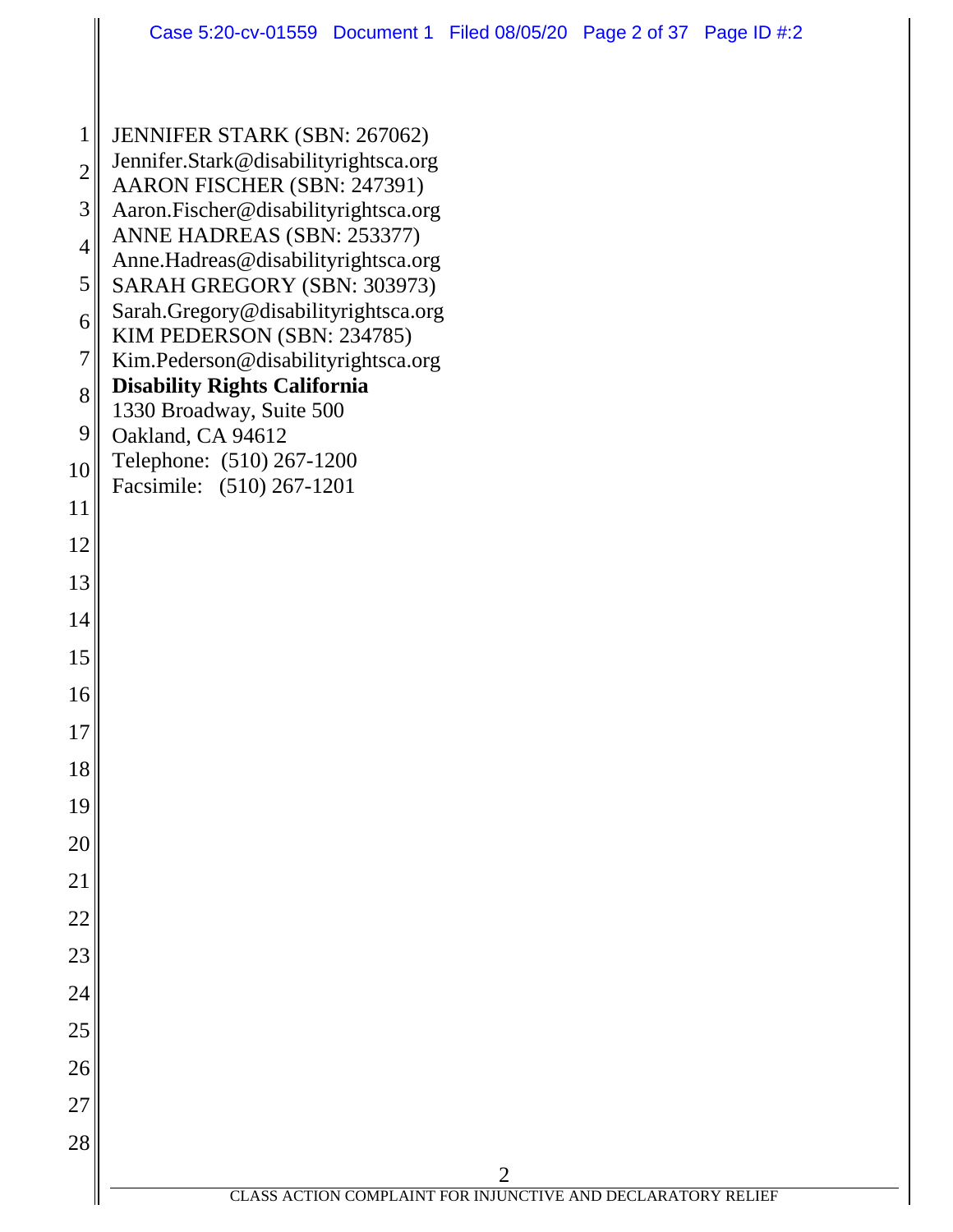#### **INTRODUCTION**

2 3 4 5 6 7 8 9 10 11 12 13 14 1. Plaintiffs Richard Hart, Ervin Longstreet, Aldo Hernandez, Charles Gluck, and Graham Waldrop (collectively, "Plaintiffs") bring this class action lawsuit because they and others who are similarly situated are at risk of becoming severely ill or dying from COVID-19 while being held at Patton State Hospital, one of the largest psychiatric hospitals in the country. Stephanie Clendenin, Director of the California Department of State Hospitals ("DSH") and Janine Wallace, Director of Patton State Hospital ("DSH-Patton") (collectively, "Defendants") are holding Plaintiffs at this locked facility pursuant to involuntary psychiatric commitments. As of the date of this filing, at least 112 patients and 147 facility staff at DSH-Patton have tested positive for COVID-19. At least two patients have died from complications after contracting the virus. In light of the lifethreatening dangers posed by the growing COVID-19 outbreak, Plaintiffs seek immediate action to protect the health and well-being of DSH-Patton patients, including through discharge or transfer to safer, non-congregate settings.

15 16 17 18 19 20 21 22 23 24 25 2. With each passing day, the grave threat of SARS-CoV-2, the coronavirus responsible for the COVID-19 pandemic, increases at DSH-Patton. The facility is in the midst of an outbreak. There is no vaccine for the virus. There is no effective treatment. Although DSH-Patton provides psychiatric treatment to patients, it is not equipped to provide essential medical care. Mounting evidence indicates that transmission of COVID-19 is airborne and is particularly dangerous in congregate settings, like DSH-Patton, with close contact and poor ventilation. The Centers for Disease Control and Prevention ("CDC") advises that the only effective means of limiting transmission of the novel coronavirus is through "social distancing" and rigorous personal hygiene. This is impossible for Plaintiffs and other patients of DSH-Patton, given their conditions of confinement.

26 27 3. DSH-Patton resembles a jail or prison facility more closely than a community-based medical hospital or treatment center. The facility holds more than

28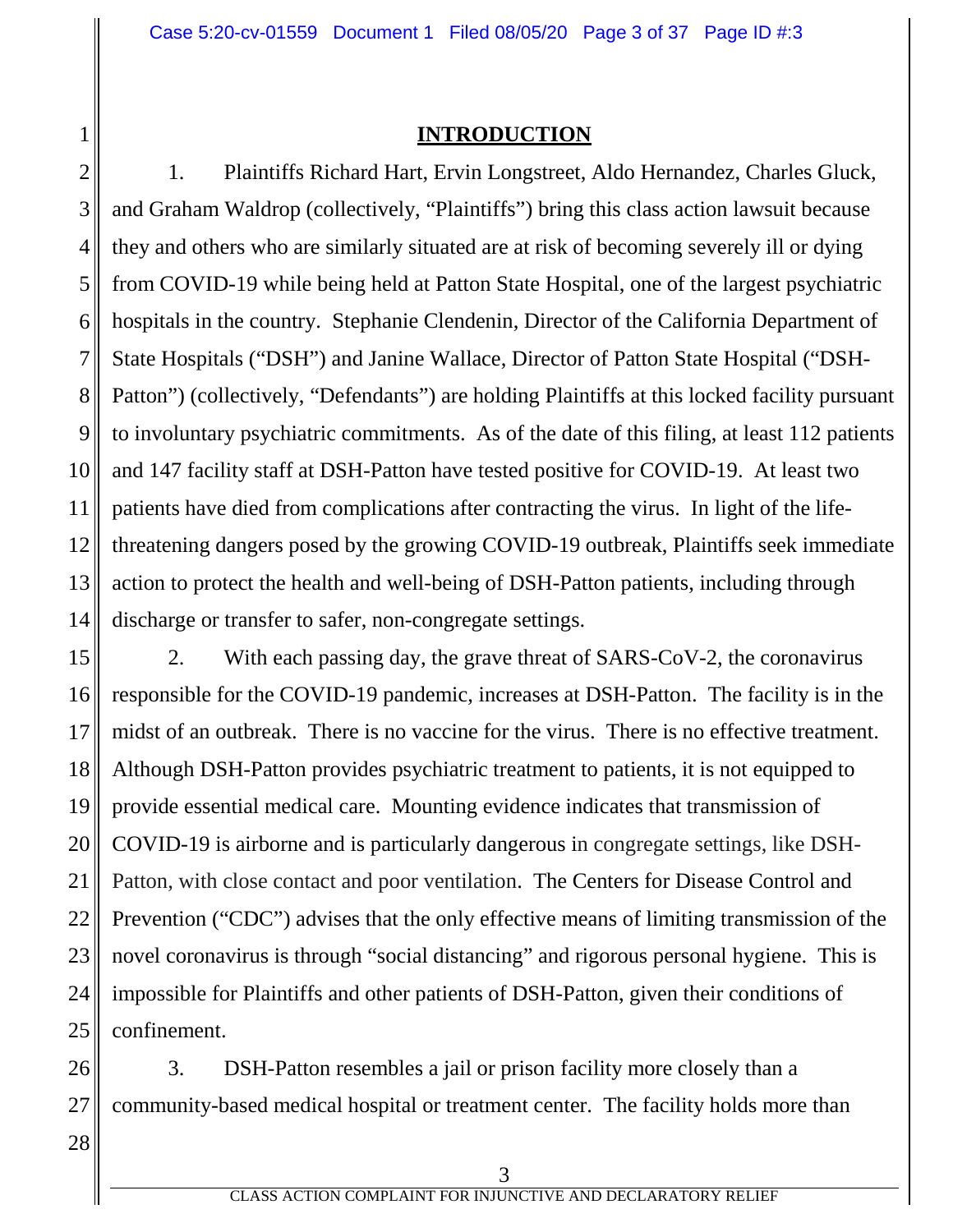1 2 3 4 5 6 7 1,500 patients overall and employs over 2,000 staff members. Defendants confine patients to locked units that consist of approximately fifty (50) people, all of whom share one bathroom, one eating area, one communal lounge area, and a few telephones. Patients report that, contrary to DSH protocols, Defendants do not routinely sanitize hightouch common surfaces, including tables, chairs, and telephones, between use by different patients. Staff rotate through the units constantly, and do not wear masks consistently when interacting with patients.

8 9 10 11 12 13 14 15 16 17 18 19 4. Defendants' failure to take steps to limit the spread of COVID-19 at DSH-Patton poses a serious threat to Plaintiffs' lives and well-being. Plaintiffs all have conditions and factors that, according to the CDC, make them highly vulnerable to severe illness or death if they contract COVID-19. For example, Plaintiff Hart is a 66-year-old lung cancer survivor with Chronic Obstructive Pulmonary Disease ("COPD"). Plaintiffs Longstreet, Hernandez, Gluck and Waldrop have a range of serious medical conditions that include coronary artery disease, kidney and liver conditions, hypertension, diabetes, and obesity. According to the CDC, these conditions and factors make Plaintiffs and others with similar conditions vulnerable to severe medical complications and death from COVID-19. Plaintiffs and many other patients at DSH-Patton also have other risk factors, such as those related to age and race, that increase the likelihood of severe complications from COVID-19.

20 21 22 23 24 25 5. By this class action, Plaintiffs seek to represent all individuals confined at DSH-Patton during the COVID-19 pandemic who, pursuant to CDC guidelines, are or might be at high risk for becoming severely ill or dying from COVID-19 (the "Class"). A substantial number of patients held at DSH-Patton—almost certainly several hundred people, who are identifiable through review of basic medical and other records—qualify as "high risk" based on the CDC's guidelines.

26 27 6. In response to this pandemic, courts and custodial authorities across the country have prioritized releasing high-risk detainees to protect both the detainees' health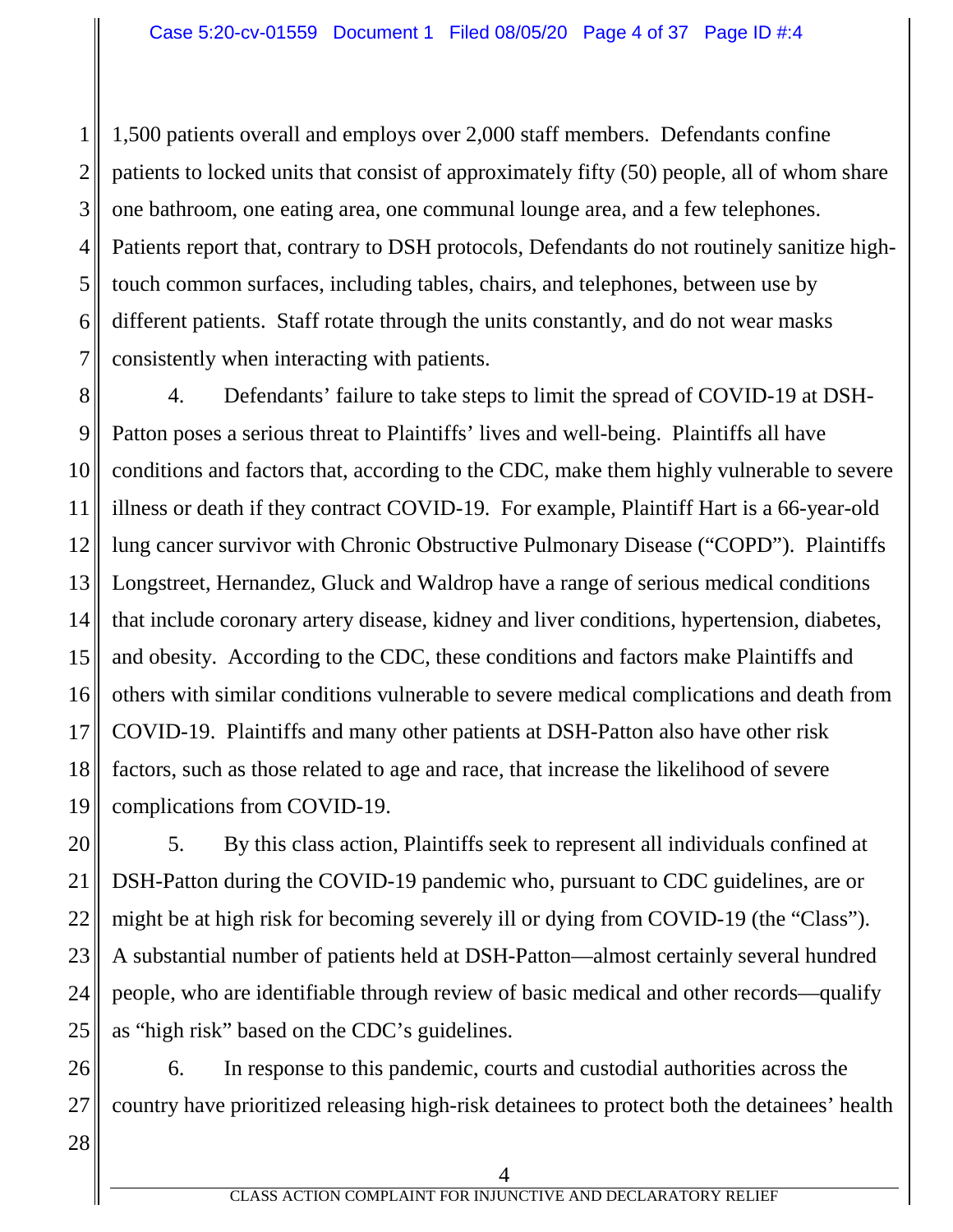3 4 and the public's health. Doing so not only protects the detained individuals with the greatest vulnerability to severe illness and death from contracting the virus, but also contributes to risk mitigation for the other people in detention as well as the facility staff who live among the public.

5 6 7 8 9 10 11 12 13 14 15 7. In contrast, Defendants have taken no meaningful steps to modify their policies and procedures to facilitate the release or transfer of Plaintiffs and others similarly situated to safer settings, despite the serious threat that the COVID-19 outbreak poses to their lives. On information and belief, Defendants have denied every request made by Plaintiffs and other high-risk patients to be moved to a safer, non-congregate setting. Among those Defendants have refused to move are patients who have completed or are close to completing their treatment goals at DSH, and patients who have identified community placements where they can safely shelter in place and receive treatment in a non-congregate setting. Even for patients who do not meet the current criteria for discharge to the community, it is inhumane and unconscionable to keep them in a setting where they are unable to protect themselves from infection.

16

1

2

8. Defendants are putting the lives of  $DSH-Patton<sup>1</sup>$  patients in danger by

17 18 19 20 21 22 23 24 25 26 27 28 <sup>1</sup> Alarming outbreaks are also occurring in other DSH facilities. For example, at DSH-Metropolitan located in Norwalk, California, at least 66 patients and at least 58 staff members and onsite personnel have tested positive for COVID-19. At DSH-Coalinga, at least 28 patients and at least 32 staff members and onsite personnel have tested positive for COVID-19; at least one DSH-Coalinga patient has died after contracting COVID-19. In the last several days, there have been reports that DSH has begun abruptly moving some DSH-Coalinga patients to DSH-Napa, another crowded, congregate state hospital that has to-date had a small number of patients test positive for COVID-19. This sudden transfer process, done without any transparency as to the process, raises grave concerns that DSH may be moving down the same catastrophic path that the California Department of Corrections and Rehabilitation ("CDCR") went down in conducting hasty transfers of COVID-19-infected patients to San Quentin State Prison. *See* Jason Pohl, *'Horribly botched.' Lawmakers slam California prisons for 'out-of-control' COVID-19 infections*, SACRAMENTO BEE Jul. 1, 2020, https://www.sacbee.com/news/coronavirus/article243935832.html; Rong-Gong Lin II & Sean Greene, *San Quentin prison coronavirus outbreak 'tragic, predictable and*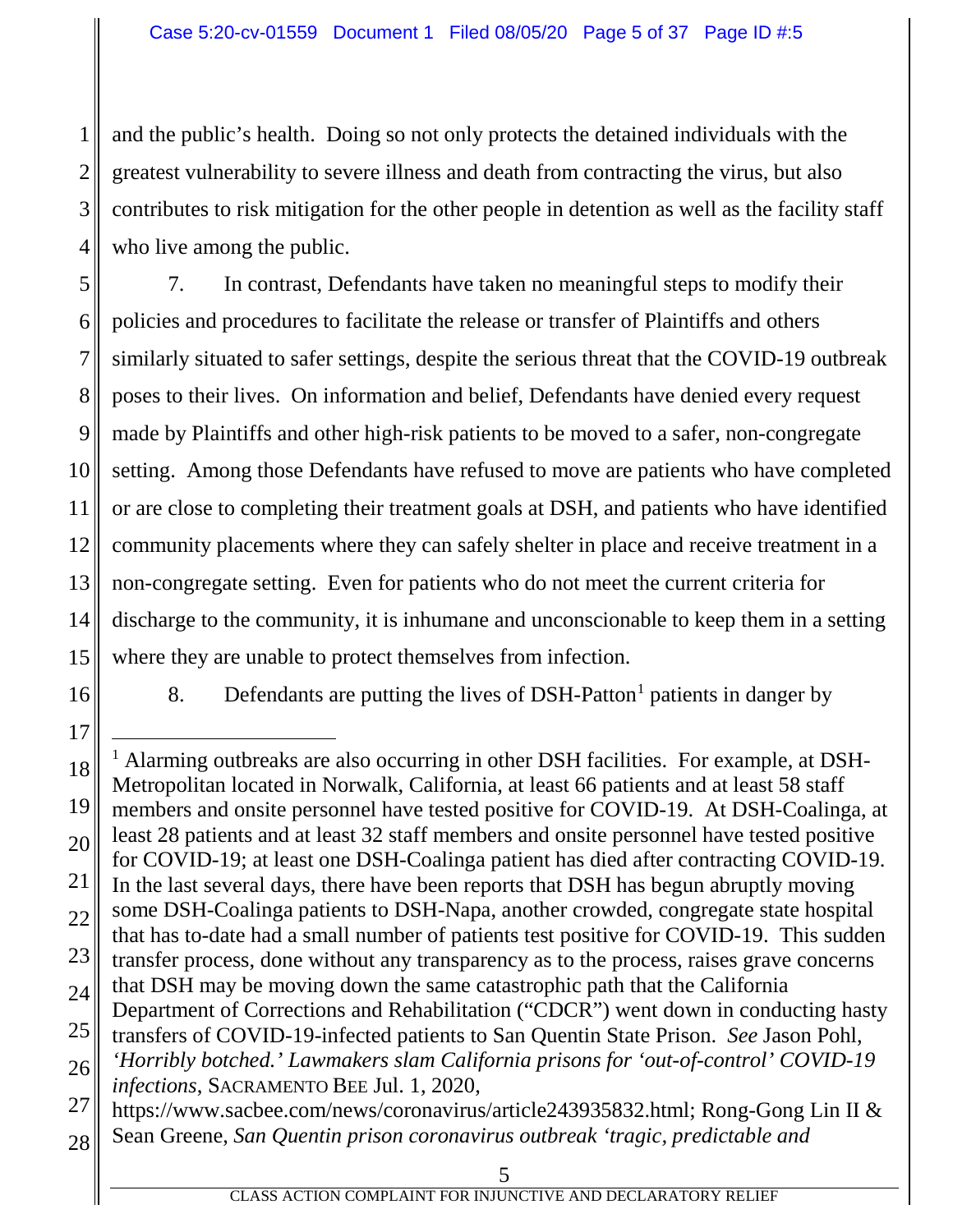1 2 3 4 5 6 holding them in crowded, congregate living spaces in the midst of a COVID-19 outbreak. Defendants' continued confinement of Plaintiffs and other high-risk patients at DSH-Patton violates the Due Process Clause of the Fourteenth Amendment and Title II of the Americans with Disabilities Act of 1990 ("ADA"), 42 U.S.C. §§ 12131-12134*.* Plaintiffs bring this action on behalf of themselves and others similarly situated in order to remedy these violations.

7 8 9 10 11 9. Unless this Court intervenes to order Defendants to take immediate steps to protect DSH-Patton patients, including by effectuating the discharge or transfer of Plaintiffs to safer, non-congregate settings, Plaintiffs and the class of people they seek to represent are at grave risk of irreparable harm, including contracting COVID-19, becoming severely ill, and dying.

### **JURISDICTION**

13 14 15 16 10. Plaintiffs bring this putative class action pursuant to 42 U.S.C. § 1983 for relief from both detention and conditions of confinement that violate their Fourteenth Amendment right under the U.S. Constitution and pursuant to 42 U.S.C. § 12131 *et seq*. for relief from disability discrimination.

17 18 19 11. This Court has jurisdiction pursuant to 42 U.S.C. § 1983; 28 U.S.C. § 1331; 28 U.S.C. § 2201; and 28 U.S.C. § 2202. A substantial, actual, and continuing controversy exists between the parties.

20

12

# **VENUE & INTRADISTRICT ASSIGNMENT**

21 22 12. Venue is proper in the Central District of California pursuant to 28 U.S.C. §§ 1391(b)(2).

23 24 25 13. Defendants operate DSH-Patton, which is located in the Central District of California, and the events or omissions giving rise to this action arose in San Bernardino  $\overline{a}$ 

https://www.latimes.com/california/story/2020-06-26/san-quentin-state-prisoncoronavirus-cases-soar.

28

<sup>26</sup> *unacceptable,'* L.A. TIMES, Jun. 26, 2020,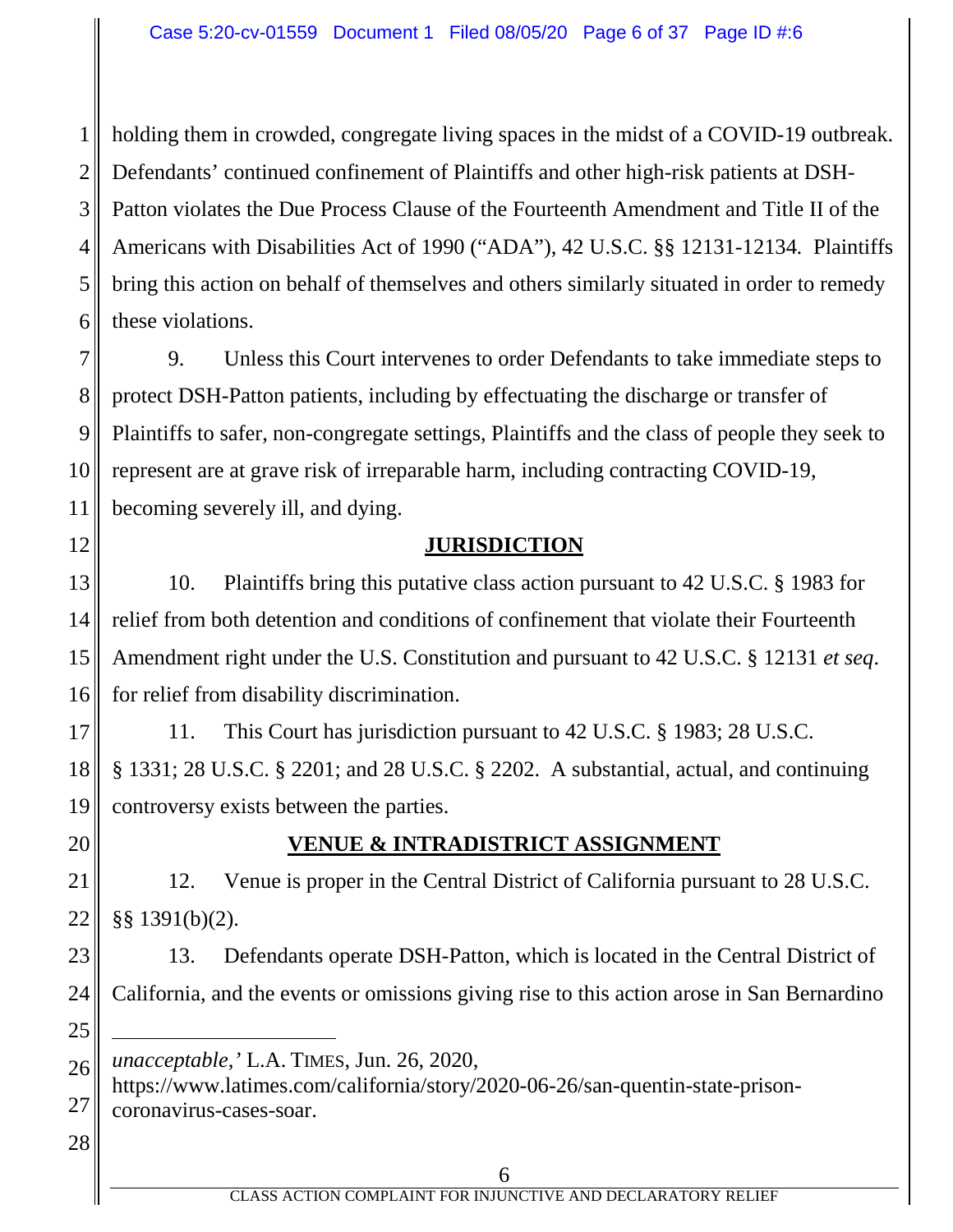County, which is located within the Central District of California. Plaintiffs also reside at DSH-Patton in San Bernardino County.

14. This action should be assigned to the Eastern Division of the Central District of California pursuant to General Order No. 19-03 § I.B.1.a(1)(c). All Plaintiffs reside in in the Eastern Division, and Defendants operate DSH-Patton, which is located in the Eastern Division.

#### **PARTIES**

### *Plaintiff Richard Hart*

9 10 11 12 15. Plaintiff Richard Hart ("Mr. Hart") is a 66-year-old lung cancer survivor who lost part of his left lung when receiving cancer treatment last year. Mr. Hart also has Chronic Obstructive Pulmonary Disease ("COPD") and hypertension, and is obese with a body mass index of 33.

13 14 15 16 16. According to CDC guidance, Mr. Hart's age and medical conditions place him at a heightened risk of severe illness or death due to COVID-19. In addition, Mr. Hart is an individual with a disability as defined by the ADA. *See* 42 U.S.C.  $§ 12102(2)(b).$ 

17 18 19 20 21 17. Defendants are holding Mr. Hart because a court found him to be not guilty by reason of insanity under Penal Code section 1026 for criminal acts that occurred twenty-two years ago. Mr. Hart's actions did not result in any bodily harm. According to recent reports, his risk of future violence is "low" based on Mr. Hart's improved insight and coping skills, and he is close to completing his treatment goals.

22 23 24 25 26 27 18. The primary purpose of Mr. Hart's continued confinement at DSH-Patton is to receive treatment for his mental health disability. However, managing his condition requires only minimal psychiatric treatment at DSH-Patton, and this treatment could be replicated in another setting without difficulty. In particular, Mr. Hart takes medication and sees a therapist two times per month. Prior to the COVID-19 outbreak, Mr. Hart also attended group programming sessions, which Defendants have cancelled due to the

28

1

2

3

4

5

6

7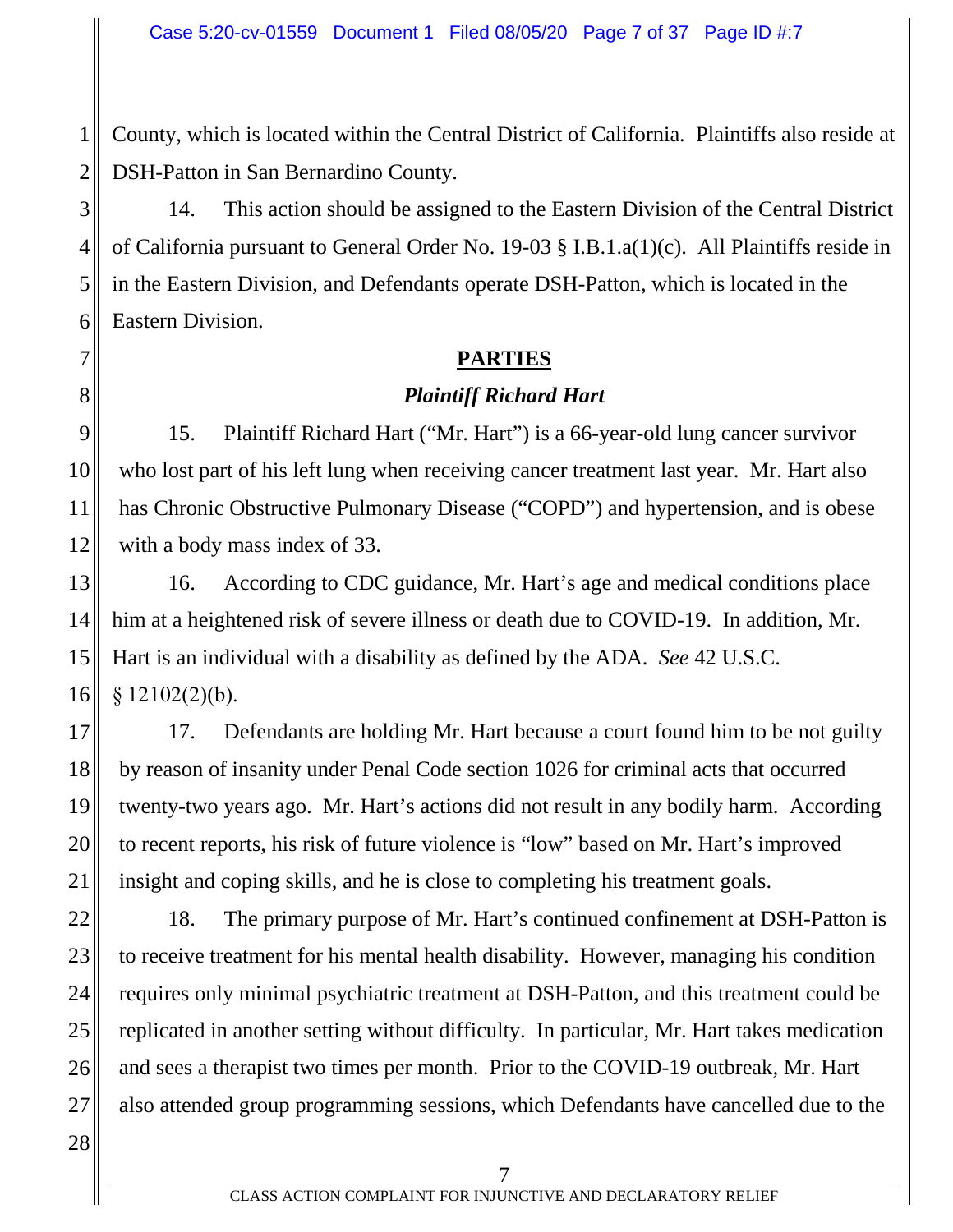outbreak.

1

2 3 4 5 6 7 8 9 19. On July 17, 2020, Plaintiffs' counsel sent a formal request to Defendants to evaluate Mr. Hart, on an expedited basis, for transfer or discharge from DSH-Patton to a safer setting in light of Mr. Hart's high risk for becoming severely ill or dying from COVID-19. To date, Defendants have continued to hold him at the facility under the same conditions as existed before the outbreak—with the exception of the indefinite suspension of his group programming. Defendants have refused to transfer or discharge Mr. Hart despite the fact that his own treatment team at DSH-Patton already recommended him for community outpatient treatment on February 4, 2020.

10 11 12 13 14 15 20. If Defendants were to discharge Mr. Hart from DSH-Patton, he could continue therapy and medication in a safer, non-congregate community setting that would not jeopardize his life. Mr. Hart has a supportive family who have offered to assist him in his reentry into the community. He also has income to pay for a place to live independently, and would continue to receive medical and psychiatric services and follow any appropriate conditions for ongoing supervision.

16 17 18 21. Mr. Hart fears for his well-being because of the COVID-19 outbreak at DSH-Patton and is experiencing stress and anxiety. He believes that, if he were to contract COVID-19, he "would have a slim chance of survival."

19

### *Plaintiff Ervin Longstreet*

20 21 22 23 22. Plaintiff Ervin Longstreet ("Mr. Longstreet") is a Navy veteran and cancer survivor with multiple medical conditions, including hypertension and kidney and liver conditions that require medication. He has been told by his doctors that he likely will require dialysis in the near future and may need an organ transplant.

24 25 26 27 23. According to CDC guidance, Mr. Longstreet's medical conditions place him at heightened risk of severe illness or death due to COVID-19. In addition, Mr. Longstreet is an individual with a disability as defined by the ADA. *See* 42 U.S.C.  $§ 12102(2)(b).$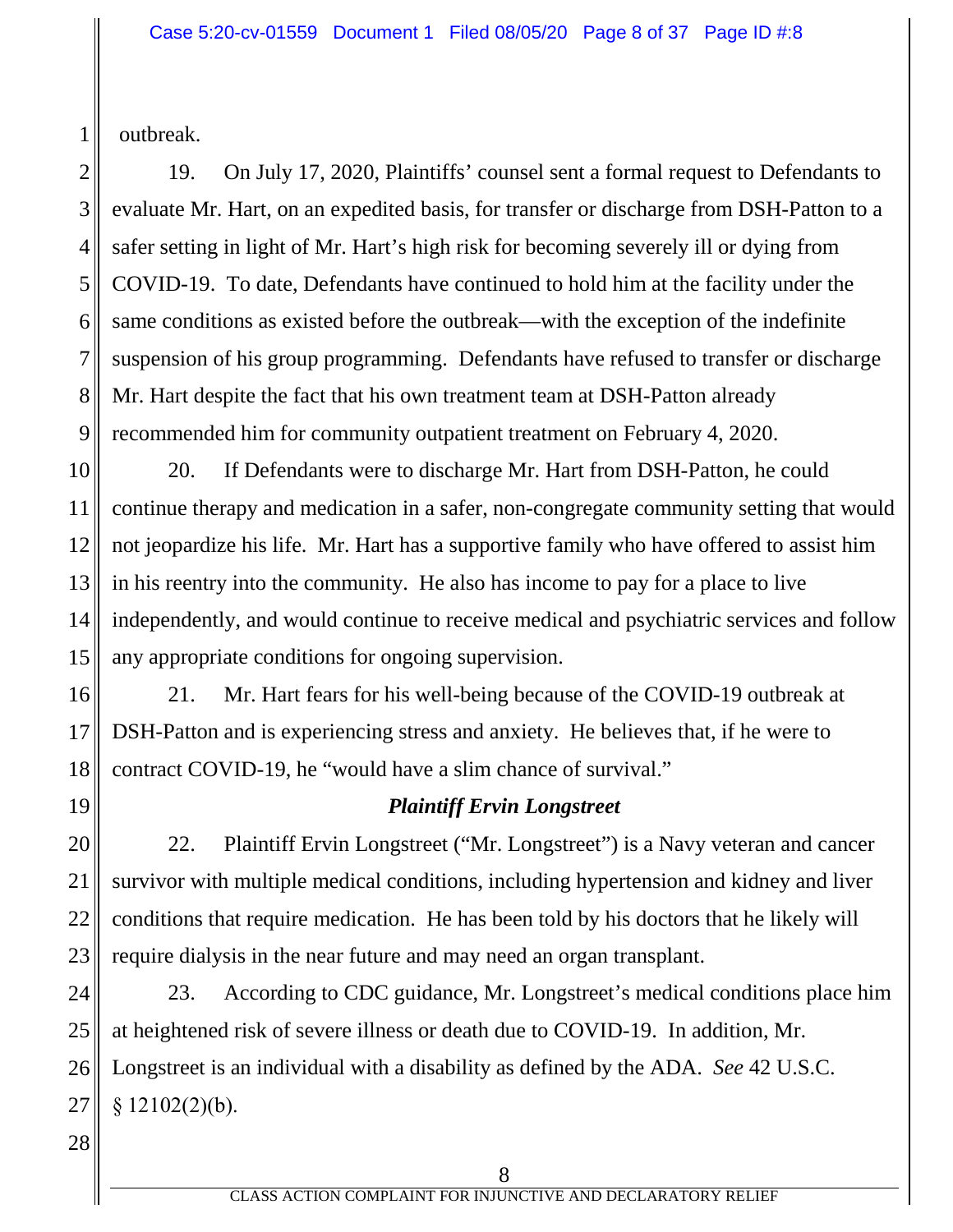24. Defendants are holding Mr. Longstreet at DSH-Patton because a court found him to be not guilty by reason of insanity under Penal Code section 1026 for criminal acts that occurred in 2007. According to recent reports, his risk for future violence is "low," and he is stable on his medications.

5 6 7 8 9 25. Mr. Longstreet is currently receiving extremely minimal psychiatric treatment at DSH-Patton. In particular, Mr. Longstreet takes medication and sees a therapist approximately two times per month. Prior to the COVID-19 outbreak, Mr. Longstreet also attended group programming sessions, which Defendants have cancelled due to the outbreak.

10 11 12 13 14 15 16 17 18 19 26. On June 18, 2020, Plaintiffs' counsel sent a formal request to DSH to evaluate Mr. Longstreet, on an expedited basis, for transfer or discharge from DSH-Patton to a safer setting in light of the COVID-19 risks at the facility. In addition to Mr. Longstreet's risk of becoming severely ill or dying from COVID-19, there are a number of factors that indicate he can be discharged safely. For example, Mr. Longstreet has extensive family support, including a brother, a daughter, and the mother of his children. Mr. Longstreet's family members have expressed their willingness to assist with his reentry into the community, including providing him housing in a non-congregate setting. Mr. Longstreet works in the DSH-Patton barber shop and has been told he could find work in the field after discharge.

20 21 22 23 24 25 26 27 27. On July 3, 2020, Defendants informed Plaintiffs' counsel that "Mr. Longstreet has demonstrated progress towards several of the areas identified in his discharge plan, including increased engagement in treatment." DSH evaluators concluded that he was appropriate for immediate transfer to Sylmar Health & Rehabilitation Center, another facility that is smaller than DSH-Patton though is still a congregate setting that has had COVID-19 cases. On July 15, 2020, Sylmar notified DSH that Mr. Longstreet would not be admitted to Sylmar at the present time, to allow for "additional time at DSH-P[atton] to develop a more detailed timeline of events related

28

1

2

3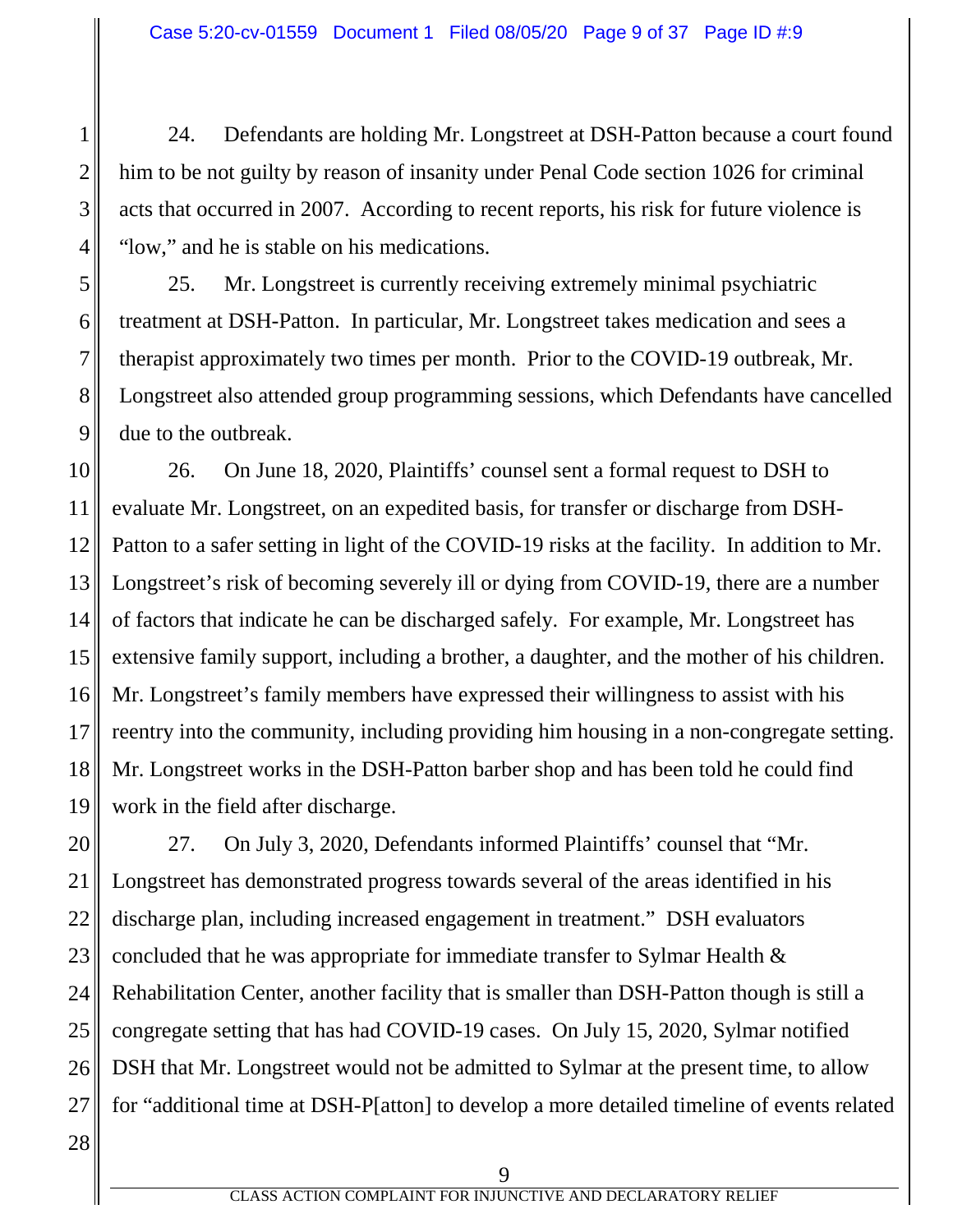to his mental illness" and for DSH to complete a "medication evaluation."

2 3 4 5 6 7 8 28. To date, Defendants have not taken any action to complete these recommendations, and have not taken any other steps to facilitate Mr. Longstreet's transfer to a more appropriate non-congregate setting that does not pose the same COVID-19 risks. Instead, Defendants continue to hold Mr. Longstreet at DSH-Patton. In addition, Mr. Longstreet has had other medical problems for which he has not been able to see necessary medical specialists due to COVID-19-related restrictions in place at DSH-Patton.

9 10 11 29. Mr. Longstreet experiences extreme stress and anxiety due to the outbreak at DSH-Patton, and he fears for his well-being. In Mr. Longstreet's words, "this is turning into a life sentence, and I wasn't even sentenced to life."

12

1

### *Plaintiff Aldo Hernandez*

13 14 15 30. Plaintiff Aldo Hernandez ("Mr. Hernandez") has been diagnosed with coronary artery disease and type 2 diabetes. He is also obese, with a body mass index of 38.1.

16 17 18 19 31. According to CDC guidance, Mr. Hernandez's medical conditions place him at heightened risk of severe illness or death due to COVID-19. In addition, Mr. Hernandez is an individual with a disability as defined by the ADA. *See* 42 U.S.C.  $$12102(2)(b).$ 

20 21 22 32. Defendants are holding Mr. Hernandez at DSH-Patton because a court found him to be not guilty by reason of insanity under Penal Code section 1026 for criminal acts that occurred twenty-five years ago.

23 24 25 26 27 33. The primary purpose of Mr. Hernandez's continued confinement at DSH-Patton is to receive treatment for his mental health disability. However, managing his condition requires only minimal psychiatric treatment at DSH-Patton, and this treatment could be replicated in another setting without difficulty. Specifically, Mr. Hernandez takes medication and sees a social worker four times per month. Prior to the COVID-19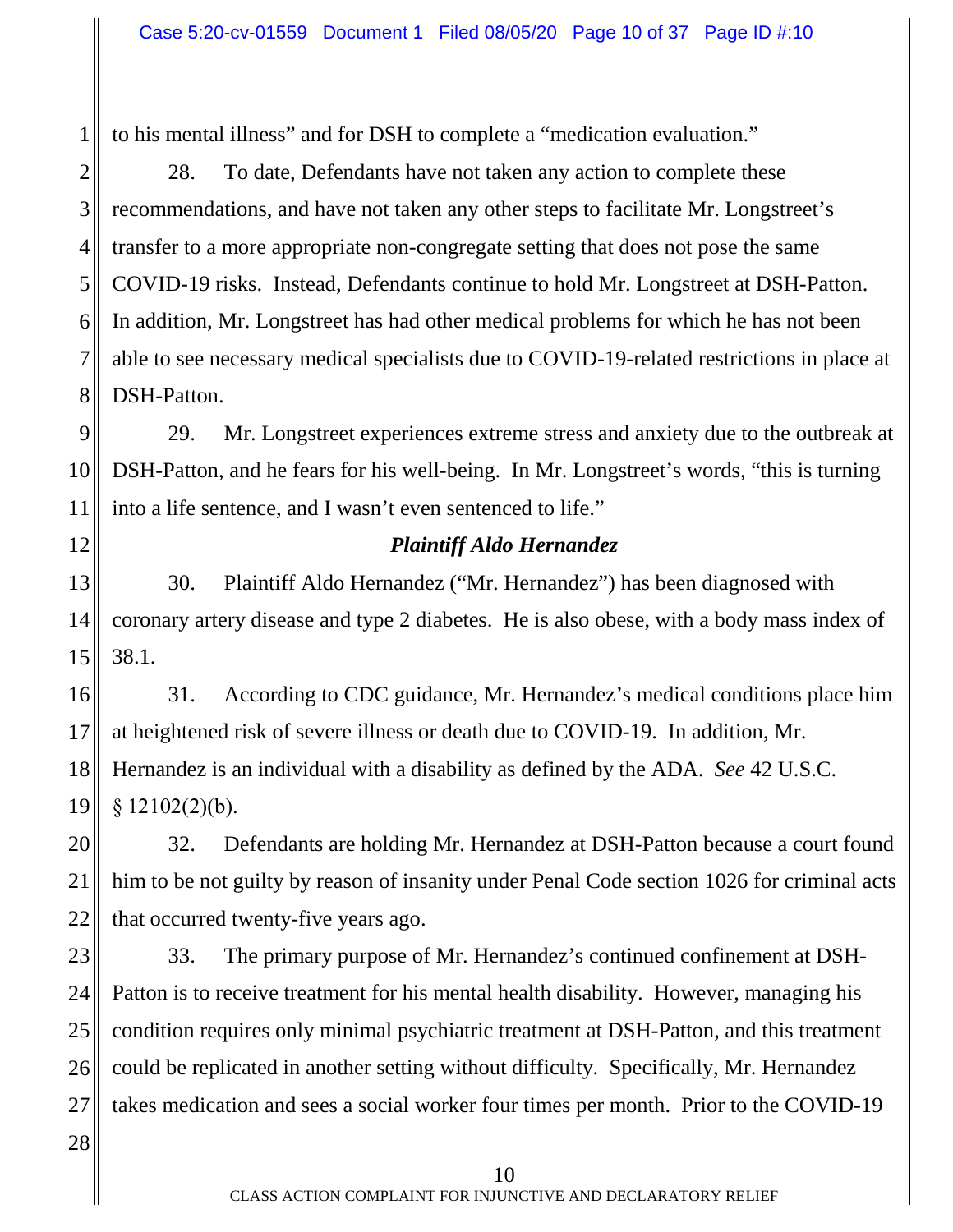outbreak, Mr. Hernandez also attended group programming sessions, which Defendants have cancelled due to the outbreak.

3 4 5 34. Upon information and belief, since the onset of the pandemic, Defendants have failed to assess Mr. Hernandez for discharge or transfer despite his high risk of becoming severely ill or dying if he contracts COVID-19.

6 7 8 9 10 11 12 35. If DSH were to conduct such an evaluation, it would be apparent that Mr. Hernandez could continue effective therapy and medication in a non-congregate community setting outside of DSH-Patton, where he would not face the heightened risk of contracting the virus. Mr. Hernandez has a supportive family, with whom he is in regular contact by phone and mail, who could also assist with his reentry and participation in ongoing treatment. A recent report noted that he is "psychiatrically stable" and that his symptoms are controlled on medications.

13 14 15 36. Mr. Hernandez is very afraid. He notes: "It is very scary to be stuck in a place where you don't know the outcome and can't see your family. All you can do is hope and pray that you don't catch it."

#### *Plaintiff Charles Gluck*

17 18 37. Plaintiff Charles Gluck ("Mr. Gluck") has diagnoses of type 2 diabetes and hypertension. He is also obese, with a body mass index of 32.

19 20 21 38. According to CDC guidance, Mr. Gluck's medical conditions place him at heightened risk of severe illness or death due to COVID-19. In addition, Mr. Gluck is an individual with a disability as defined by the ADA. *See* 42 U.S.C. § 12102(2)(b).

22 23 24 39. Defendants are holding Mr. Gluck at DSH-Patton because a court found him to be not guilty by reason of insanity under Penal Code section 1026 for criminal acts that occurred in 1985.

25 26 27 40. The primary purpose of Mr. Gluck's continued confinement at DSH-Patton is to receive treatment for his mental health disability. However, managing his condition requires only minimal psychiatric treatment at DSH-Patton, and this treatment could be

28

16

1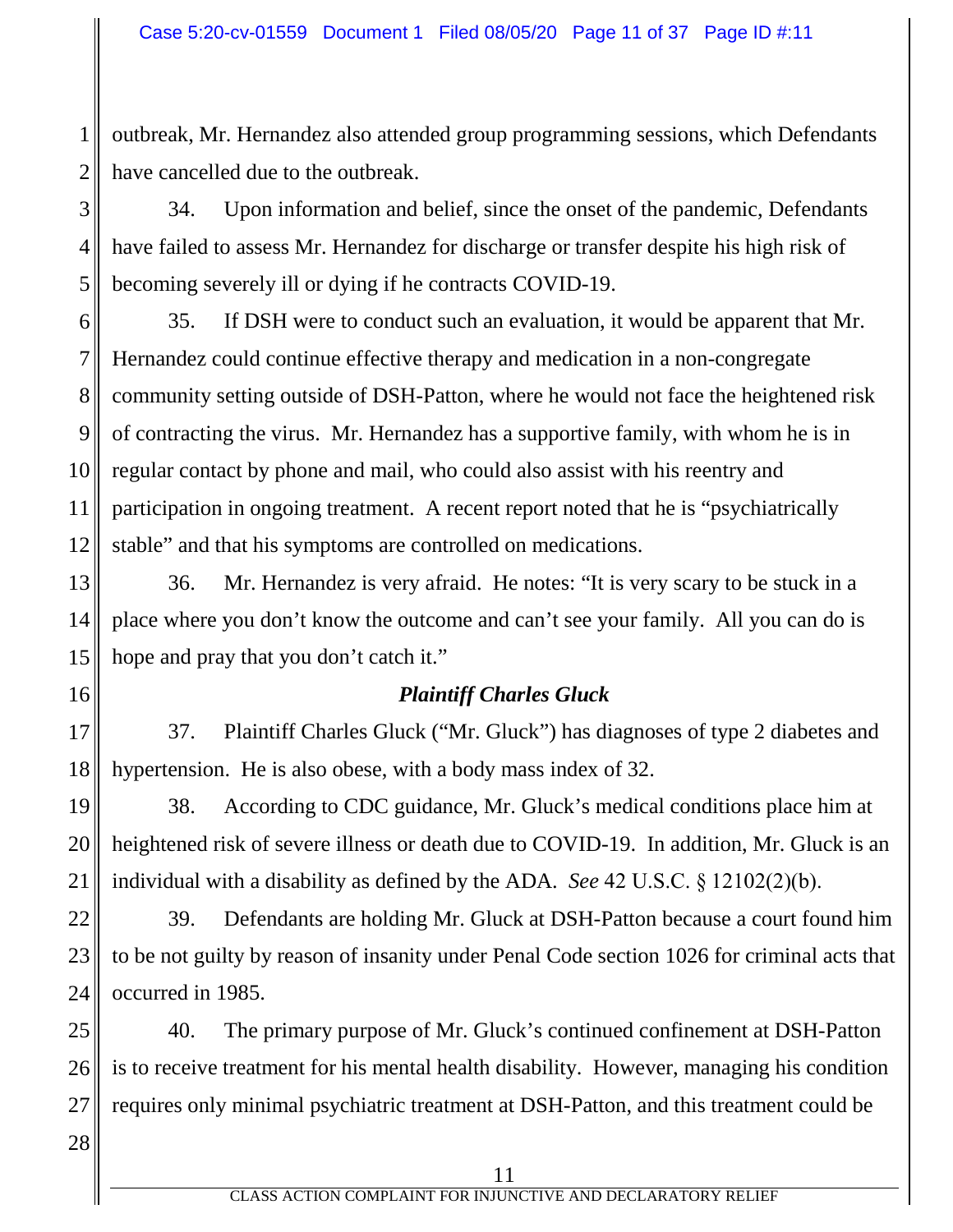1 2 3 4 replicated in another setting without difficulty. Specifically, Mr. Gluck takes medication and sees a therapist two times per month. Prior to the COVID-19 outbreak, Mr. Gluck also attended group programming sessions, which Defendants have cancelled due to the outbreak.

5 6 7 41. Upon information and belief, since the onset of the pandemic, Defendants have failed to assess Mr. Gluck for discharge or transfer despite his high risk of becoming severely ill or dying if he contracts COVID-19.

8 9 10 11 12 13 42. If Defendants were to conduct such an evaluation, it would be apparent that, as noted in his most recent court report, Mr. Gluck's risk of serious harm or imminent violence is "low." Mr. Gluck's primary behavioral health needs include substance abuse treatment. If he were released or transferred to a safer setting, Mr. Gluck would be willing to participate in such treatment. If discharged from DSH, Mr. Gluck would also be eligible to receive SSDI benefits.

14 15 43. In Mr. Gluck's words: "I feel very uncomfortable because we don't know where we stand. I feel so bottled up, like a rat trapped in a cage."

16

#### *Plaintiff Graham Waldrop*

17 18 19 20 44. Plaintiff Graham Waldrop ("Mr. Waldrop") has type 2 diabetes and is severely obese, with a body mass index of 57.8. He also has a diagnosis of obstructive sleep apnea, for which he needs to use a continuous positive airway pressure ("CPAP") machine, which requires daily cleaning.

21 22 23 24 45. According to CDC guidance, Mr. Waldrop's medical and physical conditions place him at greatly heightened risk of severe illness or death due to COVID-19. In addition, Mr. Waldrop is an individual with a disability as defined by the ADA. *See* 42 U.S.C. § 12102(2)(b).

25 26 27 46. Defendants are holding Mr. Waldrop at DSH-Patton because a court found him to be not guilty by reason of insanity under Penal Code section 1026 for criminal acts that occurred in 2007.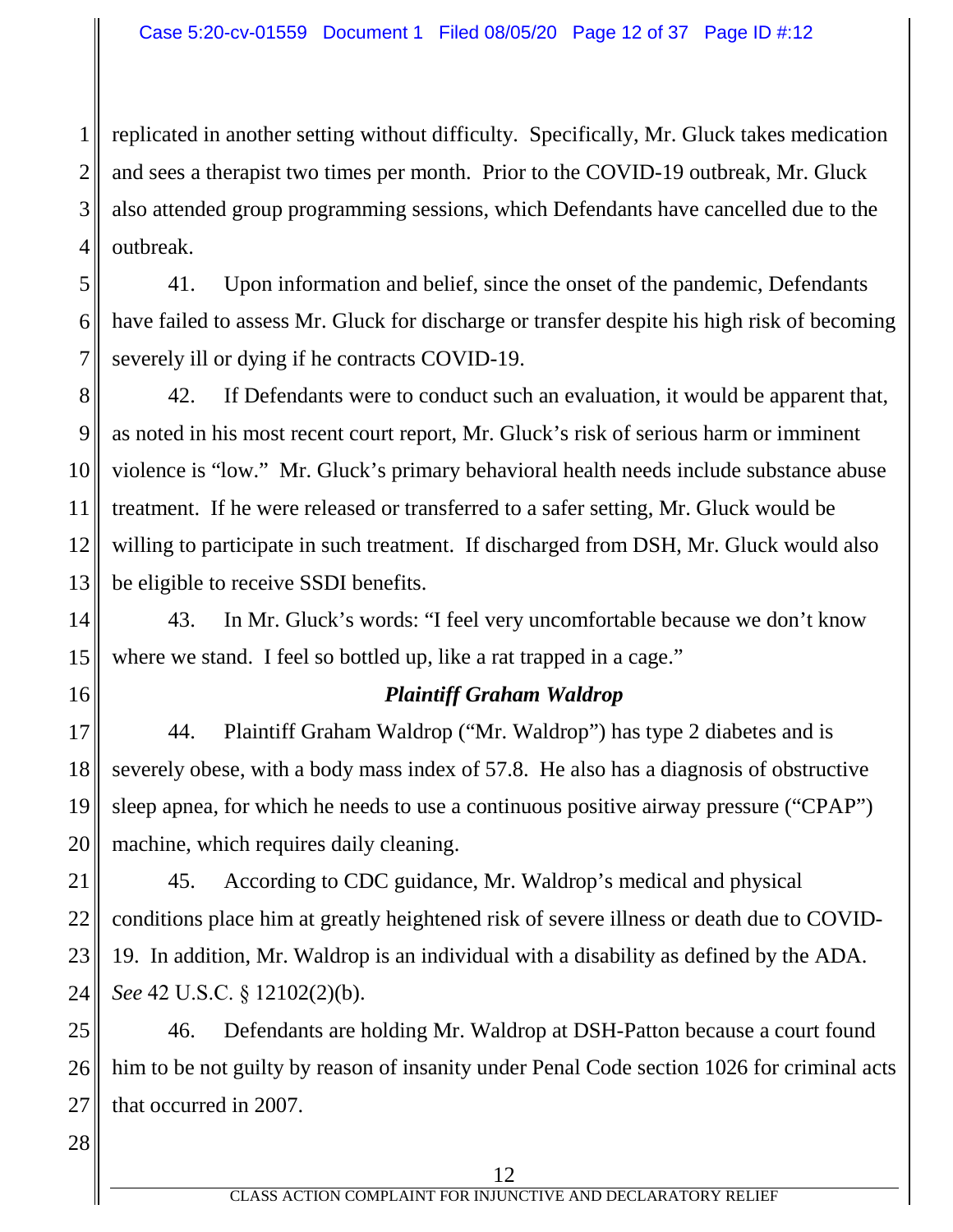1 2 3 4 5 6 7 47. The primary reason for Mr. Waldrop's continued confinement at DSH-Patton is to receive treatment for his mental health disability. However, managing his condition requires only minimal psychiatric treatment at DSH-Patton, and this treatment could be replicated in another setting without difficulty. Specifically, he takes medication and does not receive any individual therapy. Before being cancelled as a result of the COVID-19 pandemic, Mr. Waldrop participated in group programming at DSH-Patton.

8 9 10 48. Upon information and belief, since the onset of the pandemic, Defendants have failed to assess Mr. Waldrop for discharge or transfer despite his high risk of becoming severely ill or dying if he contracts COVID-19.

11 12 13 14 15 16 49. If Defendants were to conduct such an assessment, it would be apparent that Mr. Waldrop is able to continue medication in a non-congregate community setting outside of DSH, where he would not face a heightened risk of contracting the virus. Mr. Waldrop has a supportive family, with whom he is in regular contact by phone, who can provide him housing and assist with his reentry and participate in ongoing treatment if he is released from DSH-Patton.

17 18 19 50. Mr. Waldrop is afraid to stay at DSH-Patton because he knows that his health conditions put him at high risk if he contracts COVID-19. He is constantly worried about his health and states that he is "afraid to die here."

#### *Defendants*

21 22 23 24 25 51. Defendant Stephanie Clendenin ("Clendenin") is the Director of the California Department of State Hospitals ("DSH"). She is sued herein in her official capacity only. As DSH Director, Defendant Clendenin oversees the management of California's state hospital system, including California's five state hospitals: DSH-Atascadero, DSH-Coalinga, DSH-Metropolitan, DSH-Napa, and DSH-Patton.

26 27 52. Defendant Janine Wallace ("Wallace") is the Executive Director of DSH-Patton. She is sued herein in her official capacity only. Defendant Wallace oversees the

28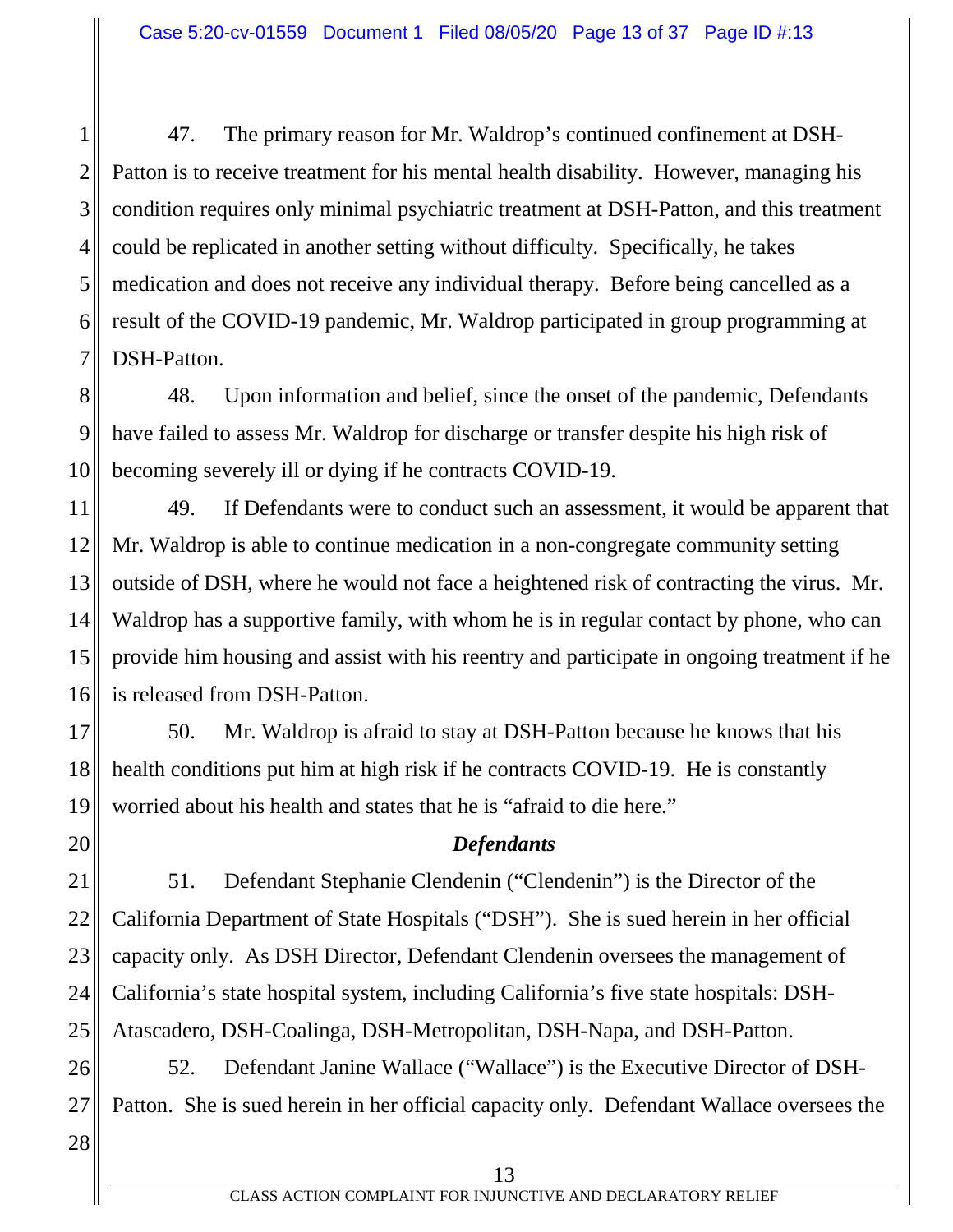1 2 management of DSH-Patton and exercises the day-to-day control over its residents' custody.

53. Defendants are responsible for the health and safety of DSH-Patton patients and with ensuring that they are served in accordance with federal and state law.

### **FACTUAL BACKGROUND**

**A. COVID-19 Poses a Grave Risk of Harm.**

3

4

5

6

22

7 8 9 10 11 12 13 54. COVID-19 is a novel communicable virus that has proved unusually fatal. As of August 4, 2020, more than 4.7 million people in the United States have contracted the coronavirus and at least  $155,000$  have died.<sup>2</sup> In recent days, the number of reported cases of infection in many parts of the country, including in California, have shown a frightening increase, and numerous media outlets and public officials expect that the reported number of deaths will increase significantly as well. Far from being over, many epidemiologists are predicting that the pandemic will only worsen in the fall.

14 15 16 55. Some individuals have a higher risk of severe illness from COVID-19, according to the CDC. In particular, the risk of severe illness or death from COVID-19 increases with age, with a large increase in risk starting at age 50.<sup>3</sup>

17 18 19 20 21 56. According to the CDC, individuals of any age with the following underlying conditions are also at increased risk of severe illness from COVID-19: cancer; chronic kidney disease; COPD; serious heart conditions such as heart failure, coronary artery disease, or cardiomyopathies; type 2 diabetes; sickle cell disease; immunocompromised state from a solid organ transplant; and obesity (body mass index of 30 or higher). 4

26 CONTROL AND PREVENTION, https://www.cdc.gov/coronavirus/2019-ncov/need-extraprecautions/older-adults.html (last updated July 30, 2020).

<sup>23</sup> 24 2 *Cases and Deaths in the U.S.*, CENTERS FOR DISEASE CONTROL AND PREVENTION, https://www.cdc.gov/coronavirus/2019-ncov/cases-updates/cases-in-us.html (last updated Aug. 4, 2020).

<sup>25</sup> <sup>3</sup> *People at Increased Risk of Severe Illness - Older Adults*, CENTERS FOR DISEASE

<sup>27</sup> 28 <sup>4</sup> *People at Increased Risk of Severe Illness - People with Certain Medical Conditions*, CENTERS FOR DISEASE CONTROL AND PREVENTION,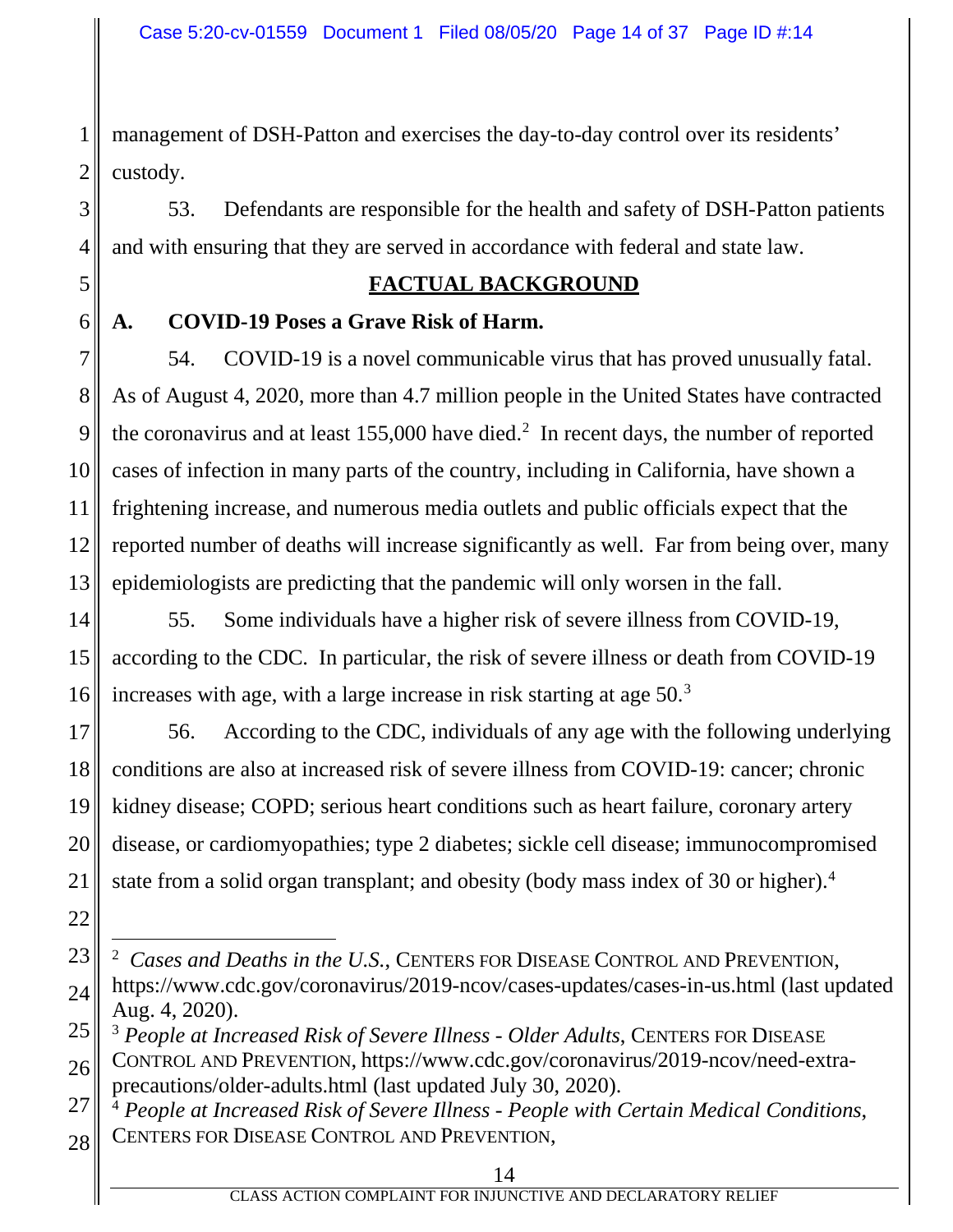1 2 3 4 5 6 7 57. In addition, the CDC states that individuals of any age with the following underlying conditions might be at an increased risk for severe illness from COVID-19: asthma; cerebrovascular diseases; cystic fibrosis; hypertension or high blood pressure; immunocompromised state from blood or bone marrow transplant, immune deficiencies, HIV, use of corticosteroids, or use of other immune weakening medicines; neurologic conditions such as dementia; liver diseases; pregnancy; pulmonary fibrosis; thalassemia; type 1 diabetes; and individuals who are smokers. 5

8 9 10 11 12 58. For people in the highest risk populations, such as Plaintiffs and the class of people they seek to represent, the United States fatality rate of COVID-19 infection is staggering: almost 20%. 6 Further, although the long-term effects of COVID-19 are not yet well-known, people who contract but do not die from COVID-19 may still have serious lifelong consequences, including lung damage, blood clots, and heart problems.

13 14 15 16 17 59. Many people in higher risk categories will develop severe symptoms and will need advanced medical care. This level of supportive care requires highly specialized equipment that is in limited supply, like ventilators, and an entire team of care providers, including 1:1 or 1:2 nurse to patient ratios, respiratory therapists, and intensive care physicians.

18 19

20

21

22

23

24

25

27

# **B. COVID-19 Poses a Heightened Risk of Harm to Individuals Detained in Locked Psychiatric Facilities such as DSH-Patton.**

60. DSH-Patton is a locked psychiatric facility that provides treatment to patients with an objective of preparing them for safe discharge and reintegration into the community. Since the onset of the pandemic, locked facilities have been an epicenter of coronavirus transmission, and psychiatric facilities such as DSH-Patton are uniquely

<sup>5</sup> *Id.*

28 https://www.cdc.gov/mmwr/volumes/69/wr/mm6924e2.htm (last updated June 18, 2020).

 $\overline{a}$ https://www.cdc.gov/coronavirus/2019-ncov/need-extra-precautions/people-withmedical-conditions.html (last updated July 30, 2020).

<sup>26</sup> <sup>6</sup> Erin K. Stokes, et al., *Coronavirus Disease 2019 Case Surveillance – United States, January 22-May 30, 2020,* MORBIDITY AND MORTALITY WEEKLY REPORT,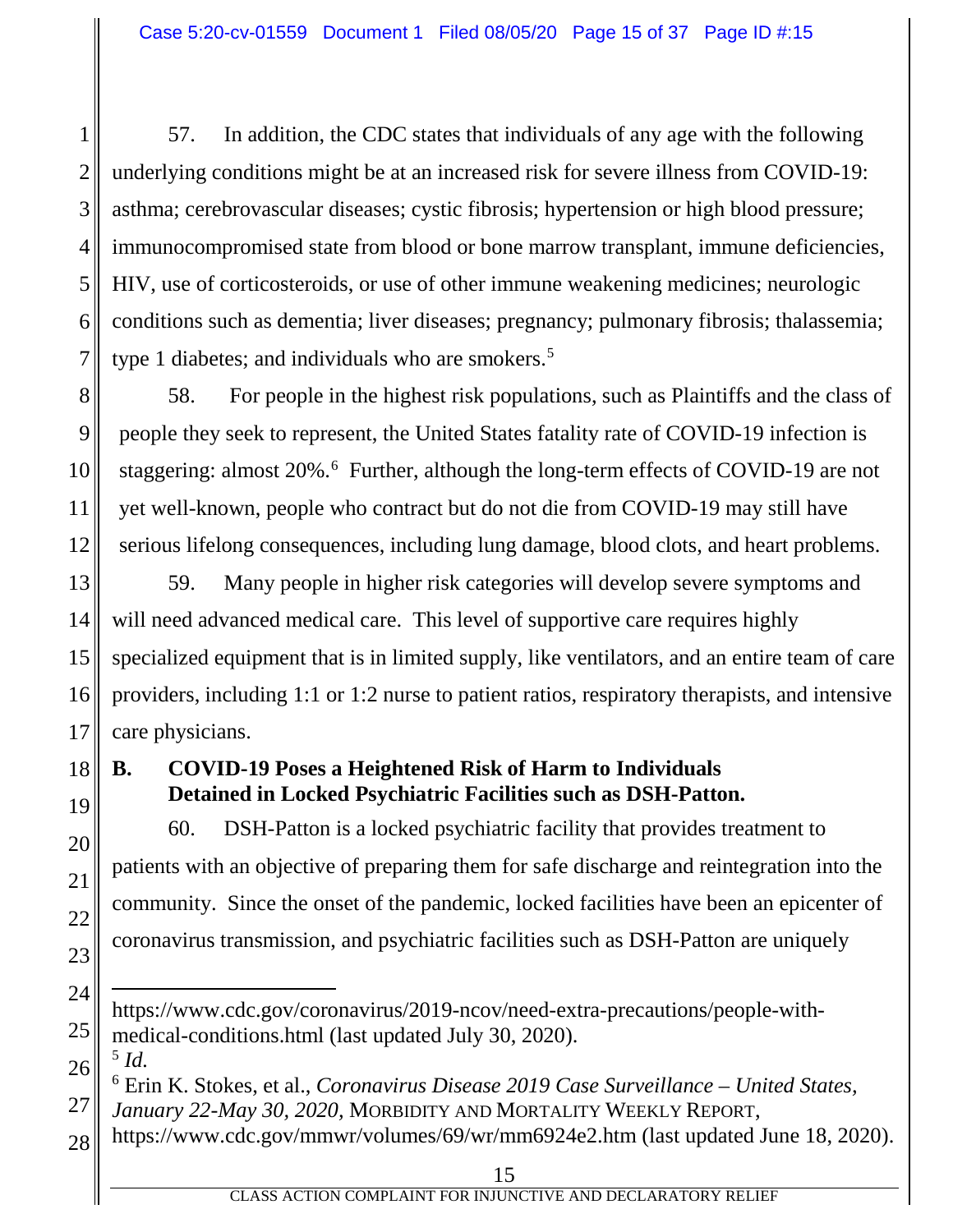vulnerable to COVID-19 outbreaks.

2 3 4 5 6 7 8 9 61. Over the past few months, COVID-19 has spread through psychiatric hospitals across the country.<sup>7</sup> By April 17, 2020, there were already more than 1,450 COVID-19 cases reported at state mental health facilities in twenty-three states and Washington, D.C. At the Eastern Louisiana Mental Health System, a locked psychiatric facility, more than 20% of patients tested positive and six died by May 13, 2020. At Tewksbury Hospital, a psychiatric hospital in Massachusetts, 55% of the more 300 patients tested positive for the virus by June 22, 2020. In New York, at least thirty COVID-related deaths have occurred in state psychiatric facilities.

- 10 11 12 13 62. According to the CDC and other public health experts, the only known effective measures to reduce the risk for vulnerable people like Plaintiffs and the class they seek to represent are to prevent them from being infected in the first place and to limit community spread. The CDC recommends maintaining a minimum of six feet
- 14

- https://www.nytimes.com/2020/04/24/nyregion/coronavirus-new-york-psychiatric-
- 17 18 hospitals.html; Terrence T. McDonald, *Coronavirus cases at NJ psych hospitals climb to 563, with 9 deaths*, BURLINGTON COUNTY TIMES, May 1, 2020,

<sup>15</sup> 16 7 *See* Danny Hakim, *'They Want to Forget Us': Psychiatric Hospital Workers Feel Exposed*, N.Y. TIMES, April 27, 2020,

<sup>19</sup> https://www.burlingtoncountytimes.com/news/20200501/coronavirus-cases-at-nj-psychhospitals-climb-to-563-with-9-deaths; Elly Belle, *We Can't Forget About Psychiatric* 

<sup>20</sup> *Hospitals During the COVID-19 Outbreak*, HEALTHLINE, June 30, 2020,

https://www.healthline.com/health/mental-health/psychiatric-hospitals-during-covid-19;

<sup>21</sup> 22 Nada Hassanein, *'I don't want to die': Almost Three Dozen Coronavirus Cases Now at Florida State Hospital*, TALLAHASSEE DEMOCRAT, July 22, 2020,

https://www.tallahassee.com/story/news/2020/07/22/almost-three-dozen-coronavirus-

<sup>23</sup> cases-now-florida-state-hospital/5485504002/; Kristine de Leon, *Montana State Hospital* 

<sup>24</sup> *Reports Two Patients Tested Positive for COVID-19*, MONTANA STANDARD, July 22,

<sup>25</sup> 2020, https://mtstandard.com/news/local/montana-state-hospital-reports-two-patients-

tested-positive-for-covid-19/article\_170a86e3-80c1-5ce0-99a5-8edeb1b82a79.html;

<sup>26</sup> Luanne Rife, *COVID Outbreaks at Virginia's Psychiatric Hospitals Kill 5, Infect Dozens*, THE ROANOKE TIMES, July 29, 2020, https://roanoke.com/news/local/covid-outbreaks-at-

<sup>27</sup> virginias-psychiatric-hospitals-kill-5-infect-dozens/article\_0b71b8dd-c440-5005-b467-

<sup>28</sup> d60ba388b0cf.html.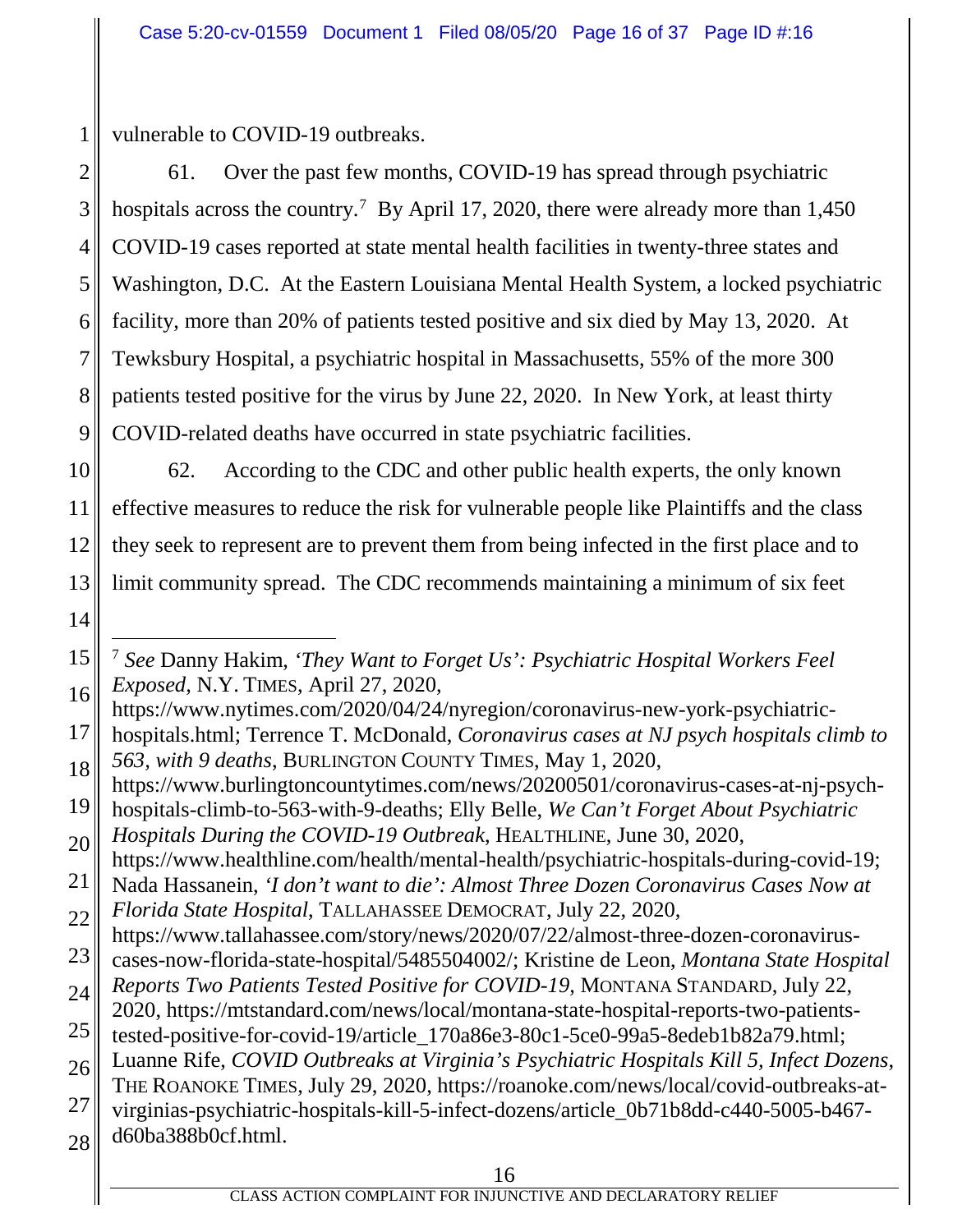3 between people at all times, reducing frequency of contact, and maintaining rigorous personal hygiene, including frequently and thoroughly washing hands with soap and water.

1

2

19

4 5 6 7 8 63. Infection control and social distancing is particularly difficult in psychiatric facilities, however, because such facilities are designed to *encourage* social interaction through shared living spaces, providing meals in communal settings, and group programming. Unlike traditional medical hospitals, psychiatric hospitals are simply not designed to resist the spread of viral infection.<sup>8</sup>

9 10 11 12 13 64. Once COVID-19 enters a psychiatric facility, the results can be disastrous. As one infectious disease expert explained, "[i]t's the worst of all worlds . . . You get one case in these [psychiatric] institutions, and you've got 10 in the next few days. These are almost invariably very high-risk patients. They're elderly, they have chronic medical conditions, they're on medications. It's a mess."9

14 15 16 17 18 65. In light of the "substantial risk of coronavirus spread with congregation of individuals in a limited space such as in an inpatient or residential [mental health] facility," the federal Substance Abuse and Mental Health Services Administration ("SAMHSA") has advised "that outpatient treatment options, when clinically appropriate, be used to the greatest extent possible."<sup>10</sup>

<sup>20</sup> 21 8 Masha Gessen, *Why Psychiatric Wards are Uniquely Vulnerable to the Coronavirus*, THE NEW YORKER, Apr. 21, 2020, https://www.newyorker.com/news/news-desk/whypsychiatric-wards-are-uniquely-vulnerable-to-the-coronavirus.

<sup>22</sup> <sup>9</sup> Kit Ramgopal, *Coronavirus in a Psychiatric Hospital: 'It's the worst of all worlds,'* 

NBC NEWS, Apr. 17, 2020, https://www.nbcnews.com/health/mental-health/coronavirus-

<sup>23</sup> psychiatric-hospital-it-s-worst-all-worlds-n1184266 (last updated Apr. 27, 2020)

<sup>24</sup> (discussing COVID-19 outbreak at Western State Hospital, one of the largest psychiatric institutions in the western United States).

<sup>25</sup> 26 <sup>10</sup> SAMHSA, Considerations for the Care and Treatment of Mental and Substance Use Disorders in the COVID-19 (revised May 7, 2020)

https://www.samhsa.gov/sites/default/files/considerations-care-treatment-mental-

<sup>27</sup> substance-use-disorders-covid19.pdf; see also Bazelon Center for Mental Health Law,

<sup>28</sup> During the Pandemic, States and Localities Must Decrease the Number of Individuals in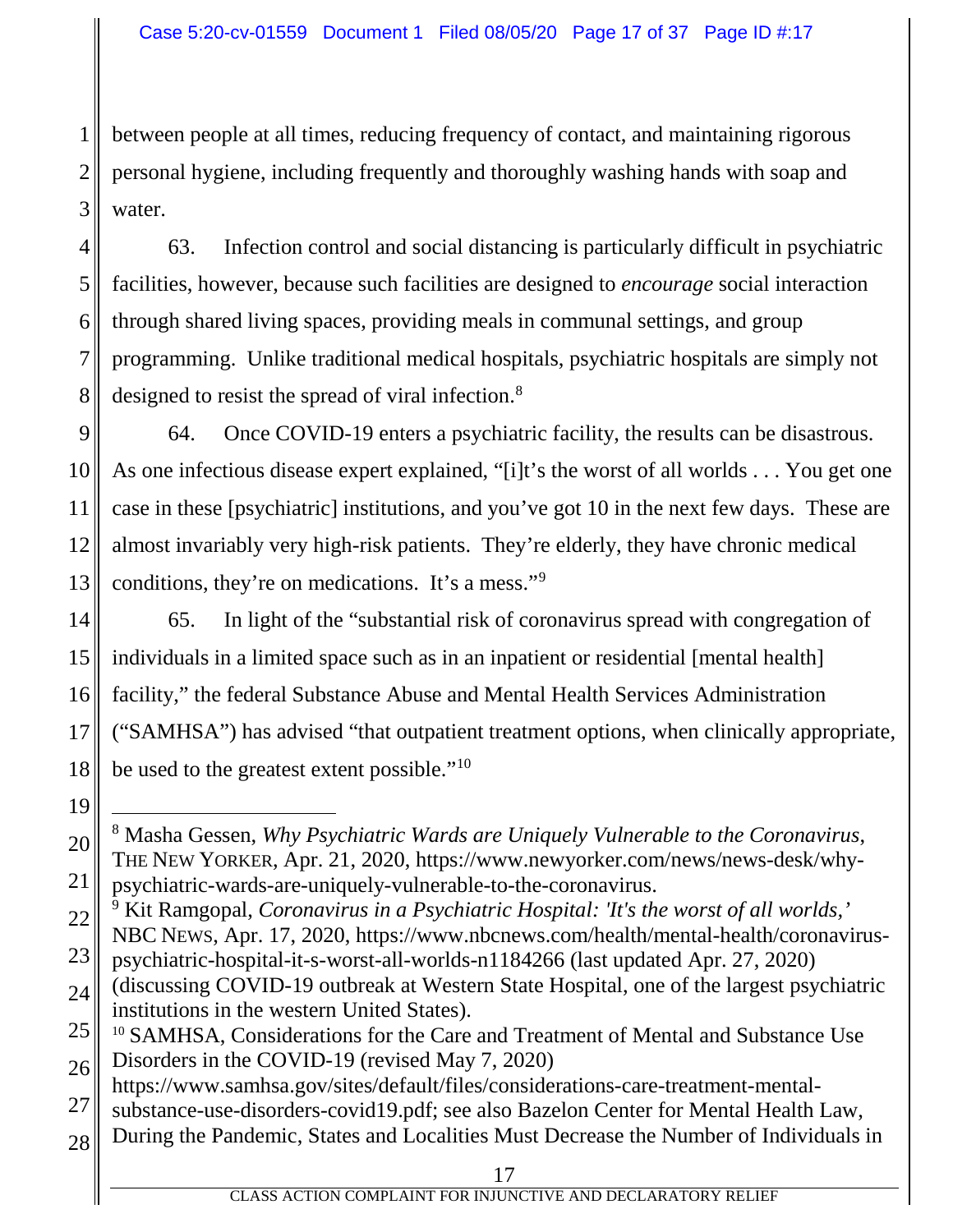### **C. DSH-Patton Is A Cramped, Congregate Setting, Not Designed to Permit Social Distancing or to Foster Infection Control.**

66. DSH-Patton is one of the largest psychiatric hospitals in the country. The facility currently operates approximately 1,527 beds in 33 units, and employs approximately 2,380 people. DSH-Patton patients often stay in the facility for a decade or more, sometimes longer than the time they would have served had they been convicted and served their time in state prison.

67. Within DSH-Patton, social distancing is virtually impossible. Defendants hold patients in units with approximately 50 other patients. Patients share bedrooms, bathrooms, common areas, and telephones, and eat meals in a communal setting. In some cases, five patients share a bedroom. In most bedrooms, there is less than six feet of space between each bed.

68. Many units at DSH-Patton are connected to "sister" units, meaning that 100 patients interact regularly and share common areas. For example, the "sister" units share a common room where patients from both units watch television, play cards and games, and do art projects. In addition, patients from the "sister" units line up in the same area for medications. Patients from different units and part of the facility pass each other with less than six feet of space.

69. Every day, staff members—which include psychiatrists, psychologists, social workers, rehabilitation therapists, psychiatric technicians, registered nurses, registered dieticians and other clinical and administrative staff— enter and exit the facility and come into close contact with Plaintiffs. Contrary to DSH protocols, patients report that staff members do not properly wear face coverings, or do not wear face coverings at all, inside the patient areas.

 $\overline{a}$ Psychiatric Hospitals, By Reducing Admissions and Accelerating Discharges (Apr. 15, 2020) (urging state hospitals to accelerate discharges and noting that people with serious mental illness tend to have more medical issues than the population at large),

http://www.bazelon.org/wp-content/uploads/2020/04/4-15-20-BC-psych-hospitals-

statement-FINAL.pdf.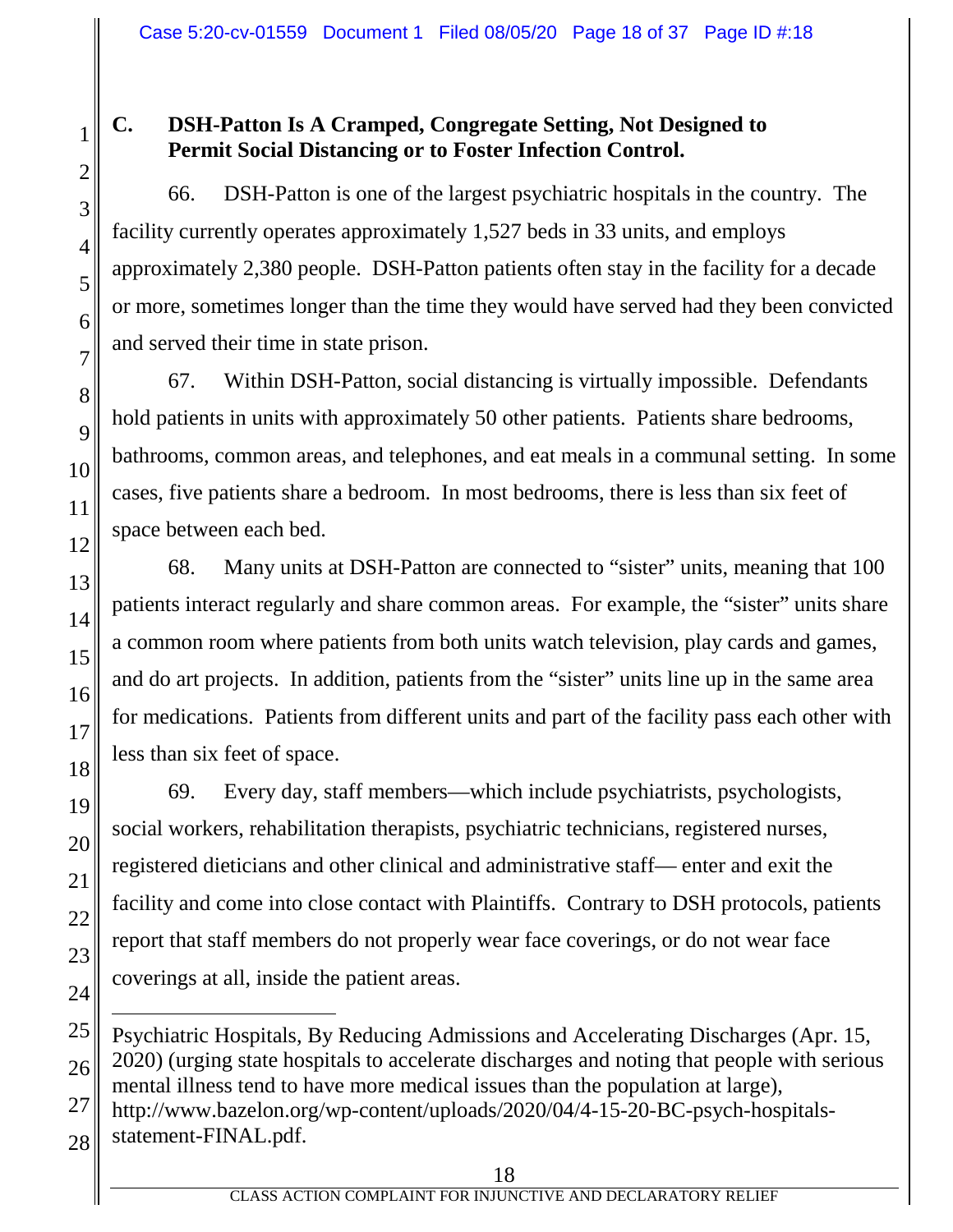70. Upon information and belief, DSH-Patton staff also do not regularly or adequately sanitize tables and chairs in any of the shared spaces on the units, and they do not sanitize the patient phones between each use.

4 5 6 7 8 71. DSH staff themselves have expressed concerns that "[t]here are lapses for the staff members and lapses for patients where there are all these areas that the virus can seep in."<sup>11</sup> Staff have reported that masks are worn inconsistently, that some staff have been unable to get tested, and that patients sent out for COVID-19 treatment are not retested or quarantined when they return to the facility.<sup>12</sup>

9 10 11 12 13 14 72. Upon information and belief, DSH-Patton is even less able to maintain infection control if the facility's ventilation system uses recycled air. Growing research shows that aerosolized particles of COVID-19 can disseminate much further than six feet, and may spread even farther through fans or air conditioners. Thus, people can become infected by the virus simply by breathing the air, even after a person with the virus has left the area.

15 16 17 18 73. Recently, Dr. Katherine Warburton, DSH's Medical Director, stated that DSH is no longer running psychiatric hospitals, but rather running infection treatment. Dr. Warburton acknowledged that COVID-19 "spreads like wildfire" once it gets into a state hospital.<sup>13</sup>

19

22

1

2

3

# **D. DSH-Patton Is in the Midst of a Growing COVID-19 Outbreak.**

20 21 74. Although DSH-Patton avoided the COVID-19 virus for more than two months, once the virus entered the facility it quickly took hold.

<sup>23</sup> 24 25 11 Lee Romney, *Patients, Staff at State Hospitals Worry Coronavirus Will Wreak Havoc*, KQED NEWS, Apr. 13, 2020, https://www.kqed.org/news/11812116/patients-staff-atstate-hospitals-worry-coronavirus-will-wreak-havoc.  $12$  *Id.* 

<sup>26</sup> <sup>13</sup> Sarah Dowling, *As State Hospitals Battle Coronavirus, Yolo County Inmates Await Treatment*, WOODLAND DAILY DEMOCRAT, July 19, 2020,

<sup>27</sup> 28 https://www.dailydemocrat.com/2020/07/19/as-state-hospitals-battle-coronavirus-yolocounty-inmates-await-treatment/.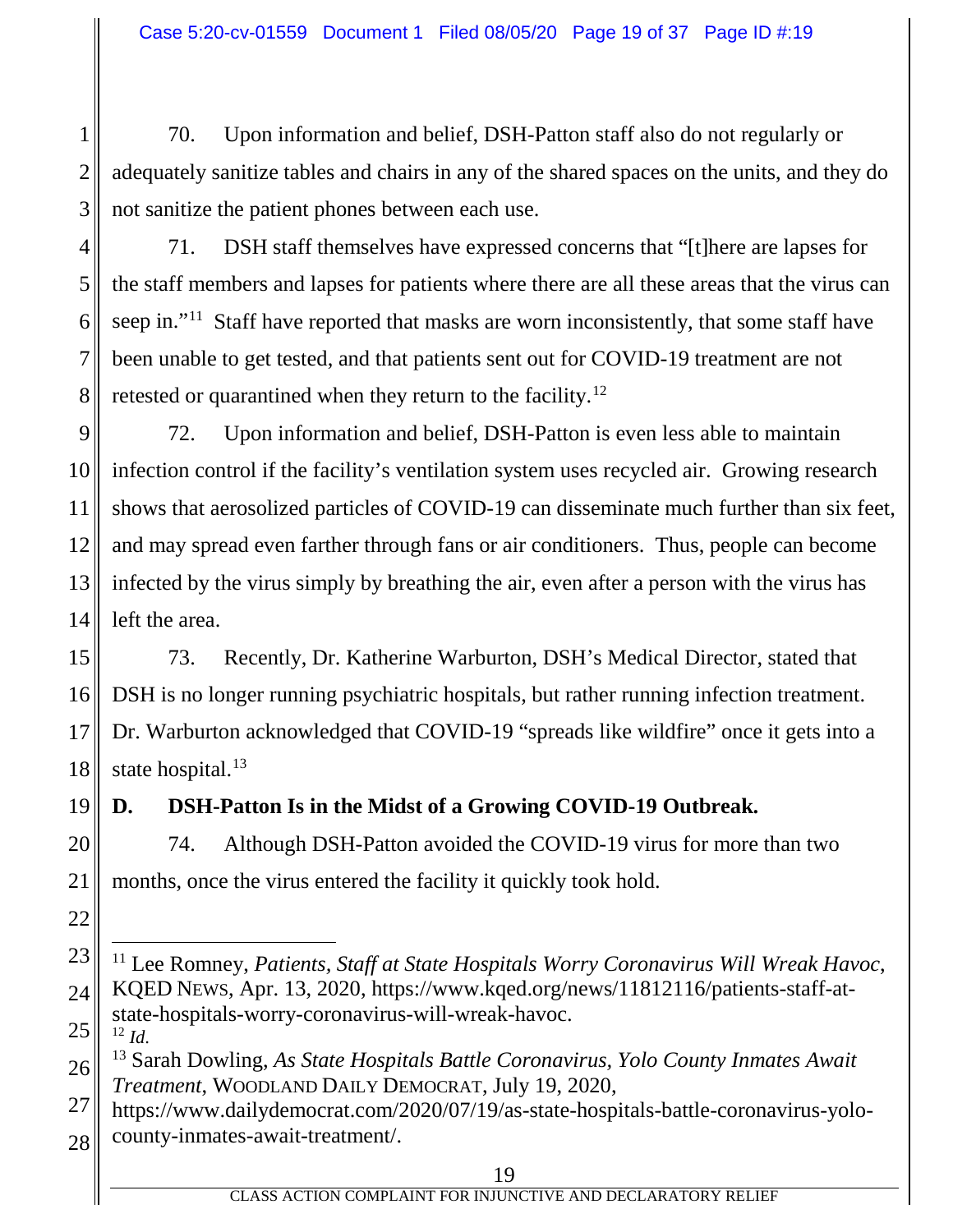75. On June 1, 2020, DSH-Patton announced that it had four confirmed cases of COVID-19 in its patient population.

3 4 5 76. Less than three weeks later, on June 17, 2020, the virus spread to at least sixty-three (63) patients and twenty (20) staff. By June 22, 2020, the number of confirmed cases at DSH-Patton jumped to seventy-six (76).

6 7 8 9 77. As of the date of this filing, at least 112 patients at DSH-Patton have tested positive for COVID-19, including individuals who have had contact with Plaintiffs. Additionally, at least 147 DSH-Patton staff members and onsite on-DSH personnel have tested positive for the virus. At least two patients have died from COVID-19.

10 11 12 13 14 15 16 78. San Bernardino County, where DSH-Patton is located, has the fourth highest total number of COVID-19 cases of all California counties. San Bernardino County is on the California Department of Public Health ("CDPH") "watchlist," and local health officials have noted that hospitals are reaching "surge capacity" because of an influx of new COVID-19 cases from local facilities, including hospitals.<sup>14</sup> CDPH has identified DSH-Patton as a "driver" in San Bernardino County's "elevated disease transmission and increasing hospitalizations."15

17 18 19 20 21 79. In an effort to address the COVID-19 outbreak at DSH-Patton, Defendants placed at least 15 units, or approximately 650 patients, on isolation or quarantine by June 23, 2020. Patients on isolation or quarantine do not receive access to a number of services, including recreation, canteen, and specialty medical appointments. Despite these measures, the numbers of people testing positive at DSH-Patton continue to rise.

22 23

24

1

2

80. Plaintiffs and other patients at DSH-Patton are now stuck in their units,

25 26 https://www.latimes.com/california/story/2020-06-26/california-coronavirus-casessurpass-200-000-as-hospitalizations-mount.

<sup>15</sup> *County Data Monitoring*, CAL. DEP'T OF PUB. HEALTH,

 <sup>14</sup> Alex Wigglesworth, *Coronavirus Packs San Bernardino Hospitals; Imperial County Told to Reinstate Stay-at-Home Order*, L.A. TIMES, June 26, 2020,

<sup>27</sup> https://www.cdph.ca.gov/Programs/CID/DCDC/Pages/COVID-

<sup>28</sup> 19/CountyMonitoringDataStep2.aspx (last updated July 30, 2020).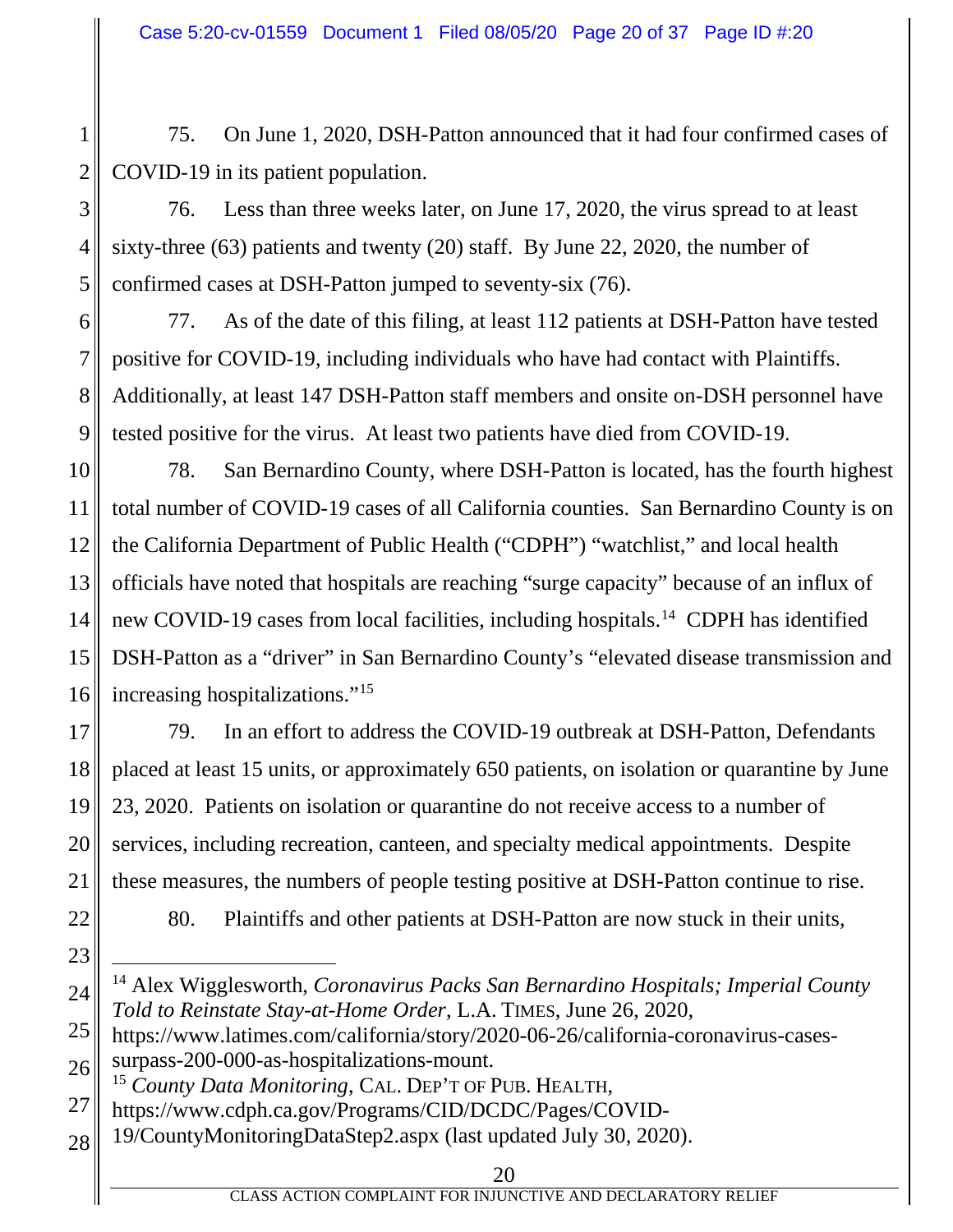living in constant fear for their personal health and safety. In the words of one patient, people detained there feel like they are "waiting to die."

# **E. COVID-19 Poses a Heightened Risk of Harm, including Severe Illness or Death, to Plaintiffs and the Class They Seek to Represent.**

81. As set forth above, Plaintiffs and hundreds of other patients at DSH-Patton live with multiple medical conditions that the CDC has identified as significantly increasing their risk of severe illness or death if they contract COVID-19.

82. Plaintiffs' medical conditions are typical of the patient population at DSH-Patton. As research has shown, people with mental illness, including patients at DSH-Patton, are more likely than the general population to live with serious medical conditions and chronic disease, including many diseases that have been identified by the CDC as high-risk factors for COVID-19.16

83. For example, Mr. Hart is diagnosed with Chronic Obstructive Pulmonary Disease ("COPD"). COPD has been found to be associated with "substantial severity and mortality rates"<sup>17</sup> and an "over five-fold increased risk of severe COVID-19."<sup>18</sup> The COVID-19 case fatality rate for individuals with chronic respiratory disease is 2.7 times that of the average infected individual.<sup>19</sup> Like Mr. Hart, more than 22% of people with serious mental illness have been diagnosed with COPD, or approximately 336 patients at

 <sup>16</sup> Marc De Hert, et al., *Physical Illness in Patients with Severe Mental Disorders: Prevalence, Impact of Medications and Disparities in Health Care*, 10(1) WORLD PSYCHIATRY 52 (2011), https://www.ncbi.nlm.nih.gov/pmc/articles/PMC3048500/.

<sup>17</sup> Jaber Alqahtani, et al., *Prevalence, Severity and Mortality associated with COPD and* 

*Smoking in patients with COVID-19: A Rapid Systematic Review and Meta-Analysis*,

PLOS ONE, May 11, 2020, https://doi.org/10.1371/journal.pone.0233147.

<sup>18</sup> Giuseppe Lippi, et al., *Chronic Obstructive Pulmonary Disease is Associated with* 

*Severe Coronavirus Disease 2019 (COVID-19)*, 167 RESPIRATORY MEDICINE (2020), https://www.ncbi.nlm.nih.gov/pmc/articles/PMC7154502/.

<sup>19</sup> Beth Sissons, *How Does COVID-19 Affect COPD?* MEDICAL NEWS TODAY,

https://www.medicalnewstoday.com/articles/covid-19-and-copd (last updated May 19, 2020).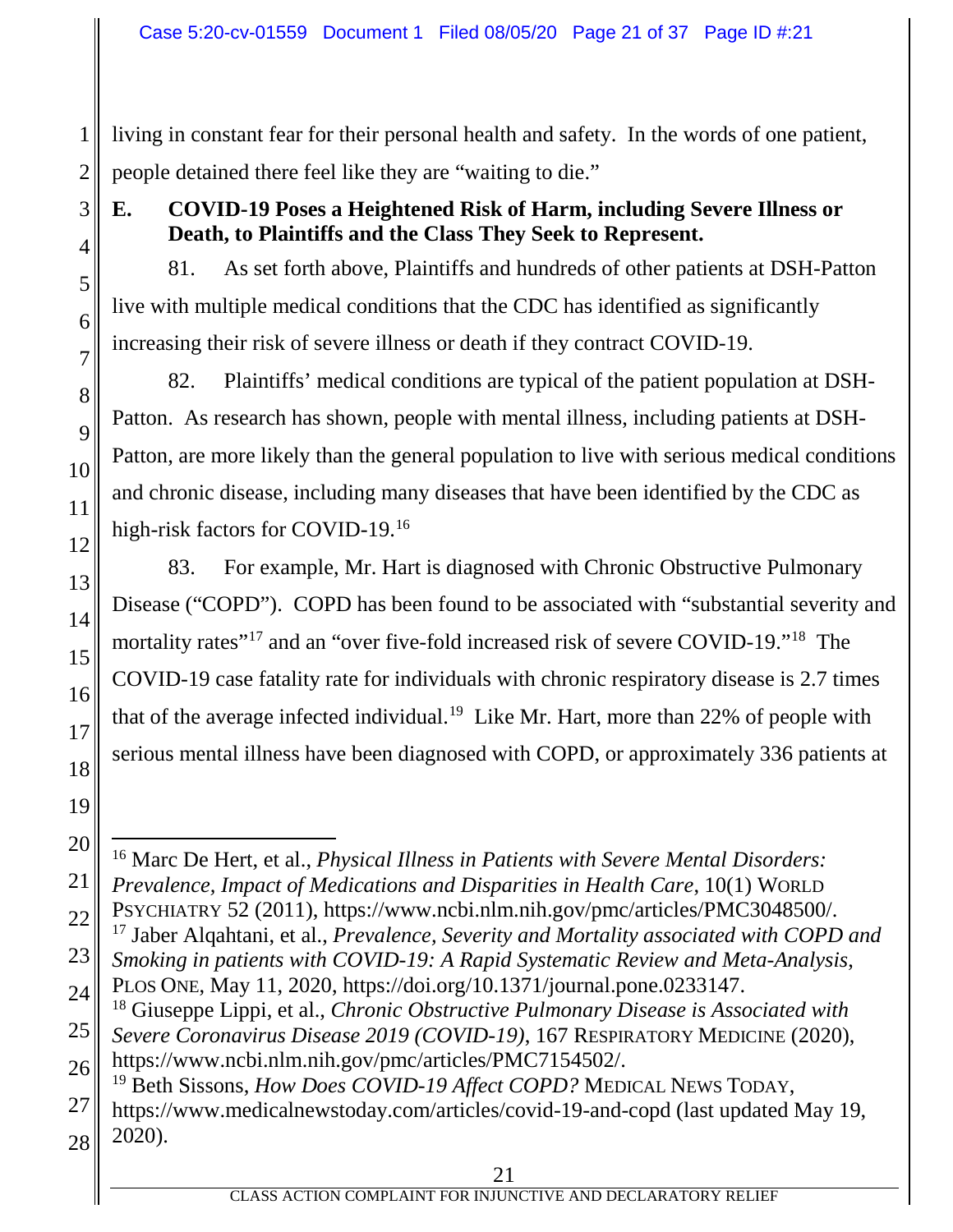DSH-Patton. 20

1

2 3 4 5 6 7 84. Mr. Longstreet, Mr. Gluck, and Mr. Hart have hypertension, which the CDC has identified as a risk factor for increased COVID-19 severity. Hypertension has been identified as a "leading factor" in COVID-19-related deaths.<sup>21</sup> In fact, research has shown that people with hypertension may be as much as twice as likely to die from COVID-19. Approximately 51% of patients with serious mental illness, or around 779 patients in DSH-Patton, have hypertension.<sup>22</sup>

8 9 10 11 12 13 14 15 85. Patients at DSH-Patton are also more likely than the general population to be obese and to have obesity-related medical conditions, such as type 2 diabetes and cardiovascular disease.23 Approximately 52% of people with serious mental illness are obese,  $24$  and more than 28% have type 2 diabetes, which is more than double the rate of the general population.<sup>25</sup> Based on the total population at DSH-Patton, these percentages translate to approximately 794 patients who are obese, and 428 patients with type 2 diabetes, respectively. Mr. Waldrop and Mr. Hernandez have type 2 diabetes and severe obesity.

<sup>17</sup> 18 20 Seth Himelhoch, et al., *Prevalence of Chronic Obstructive Pulmonary Disease Among Those with Serious Mental Illness*, 161 AM.J. PSYCHIATRY 2317 (2004), https://ajp.psychiatryonline.org/doi/full/10.1176/appi.ajp.161.12.2317.

<sup>19</sup> 20 <sup>21</sup> Tarryn Mento, *Hypertension Continues to Be Top Underlying Health Condition Among Local COVID-19 Deaths*, KPBS NEWS, May 30, 2020,

<sup>21</sup> https://www.kpbs.org/news/2020/may/30/more-half-san-diegans-who-died-covid-19-hadhigh-b/.

<sup>22</sup> <sup>22</sup> Christoph U. Correll, et al. *Findings of a U.S. National Cardiometabolic Screening Program Among 10,084 Psychiatric Outpatients*, 61(9) PSYCHIATRIC SERVICES 892

<sup>23</sup> (2010), https://pubmed.ncbi.nlm.nih.gov/20810587/.

<sup>24</sup> <sup>23</sup> Tim Bradshaw and Hilary Mairs, *Obesity and Serious Mental Ill Health: A Critical Review of the Literature*, 2(2) HEALTHCARE 166 (2014),

<sup>25</sup> https://www.ncbi.nlm.nih.gov/pmc/articles/PMC4934464/.

<sup>26</sup> <sup>24</sup> Correll, *supra* note 22.

<sup>25</sup> Christina V. Mangurian, et al., *Diabetes and Prediabetes Prevalence by Race and* 

<sup>27</sup> *Ethnicity Among People with Severe Mental Illness*, DIABETES CARE, May 2018,

<sup>28</sup> https://care.diabetesjournals.org/content/early/2018/05/14/dc18-0425.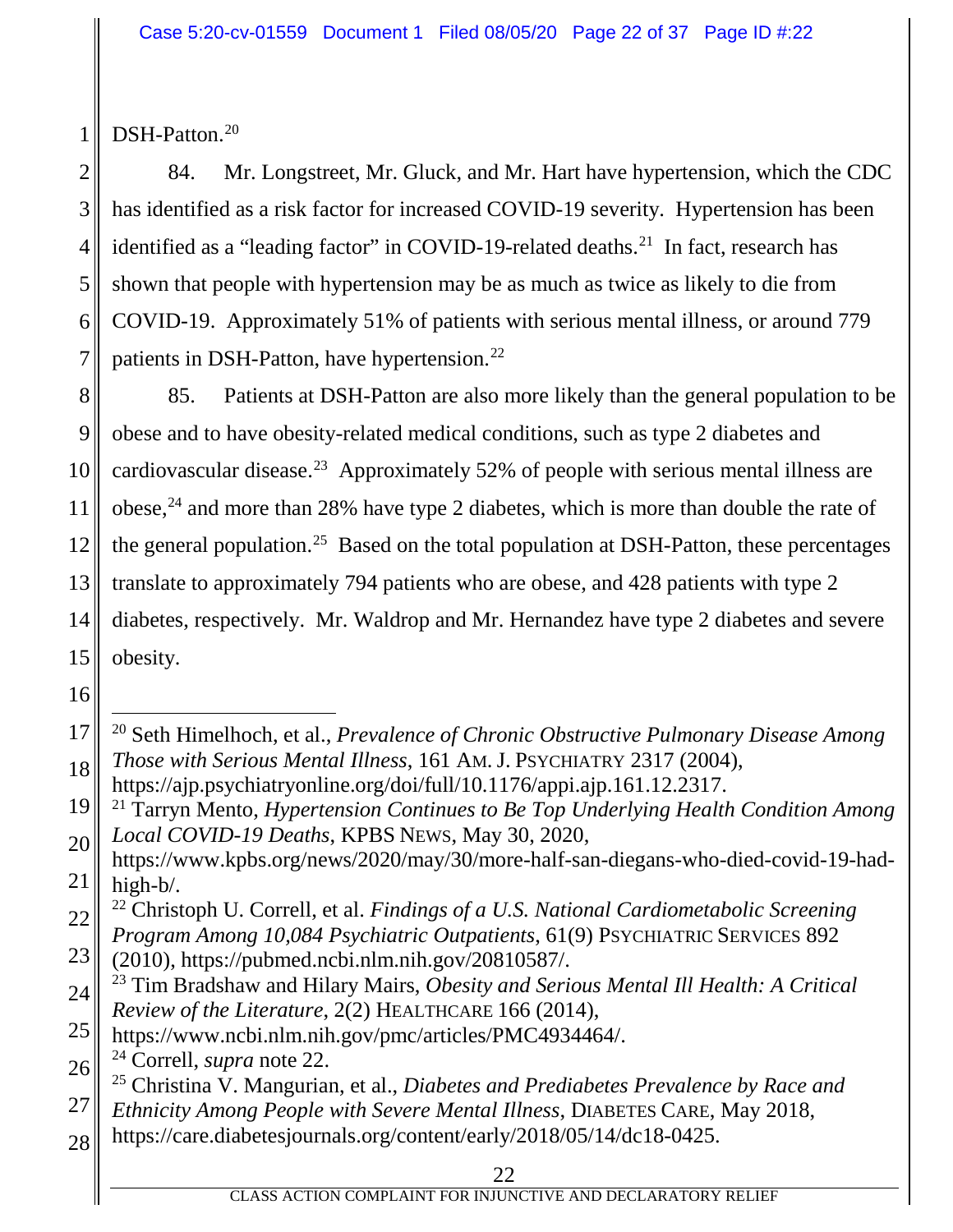1 2 3 4 5 6 7 8 86. The CDC has identified type 2 diabetes and obesity as risk factors for severe COVID-19 illness. Research has shown the mortality rate of COVID-19 patients with diabetes to be approximately three times the general rate.<sup>26</sup> The CDC has also found that obesity, defined as a body mass index ("BMI") of over 30, increases an individual's risk for severe illness. Research has shown that the need for mechanical ventilation because of COVID-19 increases with BMI, with individuals with a BMI over 35 seven times more likely to need the intervention.<sup>27</sup> Mr. Hernandez's BMI is 38.1. Mr. Waldrop's BMI is 57.8.

9 10 87. DSH-Patton patients also have other risk factors, including those related to age, that increase the likelihood of severe complications from COVID-19.

11 12 13 14 15 Approximately 12% of the DSH patient population, including Mr. Hart, is over the age of 65. Approximately 80% of the deaths in the United States have been among individuals ages 65 and older. The CDC has recognized that the risk of severe illness from the virus increases with age, with a significant increase in risk starting at age 50. Almost one quarter of DSH patients are over 50 years old.

16 17 18 19 88. The CDC has also reported that people from certain racial and ethnic groups are "at increased risk of getting sick and dying from COVID-19."28 Recent data from the CDC shows that the age-adjusted COVID-19 death rate for Black people is 3.6 times greater than that for white people.<sup>29</sup> The CDC also found that Black and Hispanic

20 21 22 26 Sten Madsbad, *COVID-19 Infection in People with Diabetes*, TOUCH ENDOCRINOLOGY, https://www.touchendocrinology.com/insight/covid-19-infection-in-people-with-diabetes/ (last visited August 3, 2020).

<sup>27</sup> Arthur Simonnet, et al., *High Prevalence of Obesity in Severe Acute Respiratory* 

- 23 *Syndrome Coronavirus-2 (SARS-CoV-2) Requiring Invasive Mechanical Ventilation*,
- 24 28(7) OBESITY 1195 (2020), https://www.ncbi.nlm.nih.gov/pmc/articles/PMC7262326/. <sup>28</sup> *Health Equity Considerations and Racial and Ethnic Minority Groups*, CENTERS FOR
- 25 DISEASE CONTROL AND PREVENTION, https://www.cdc.gov/coronavirus/2019-
- 26 ncov/community/health-equity/race-ethnicity.html (last updated July 24, 2020).
- 27 <sup>29</sup> Tiffany Ford, et al., *Race Gaps in COVID-19 Deaths are Even Bigger than They*
- *Appear*, BROOKINGS INSTITUTION, June 16, 2020, https://www.brookings.edu/blog/up-
- 28 front/2020/06/16/race-gaps-in-covid-19-deaths-are-even-bigger-than-they-appear/.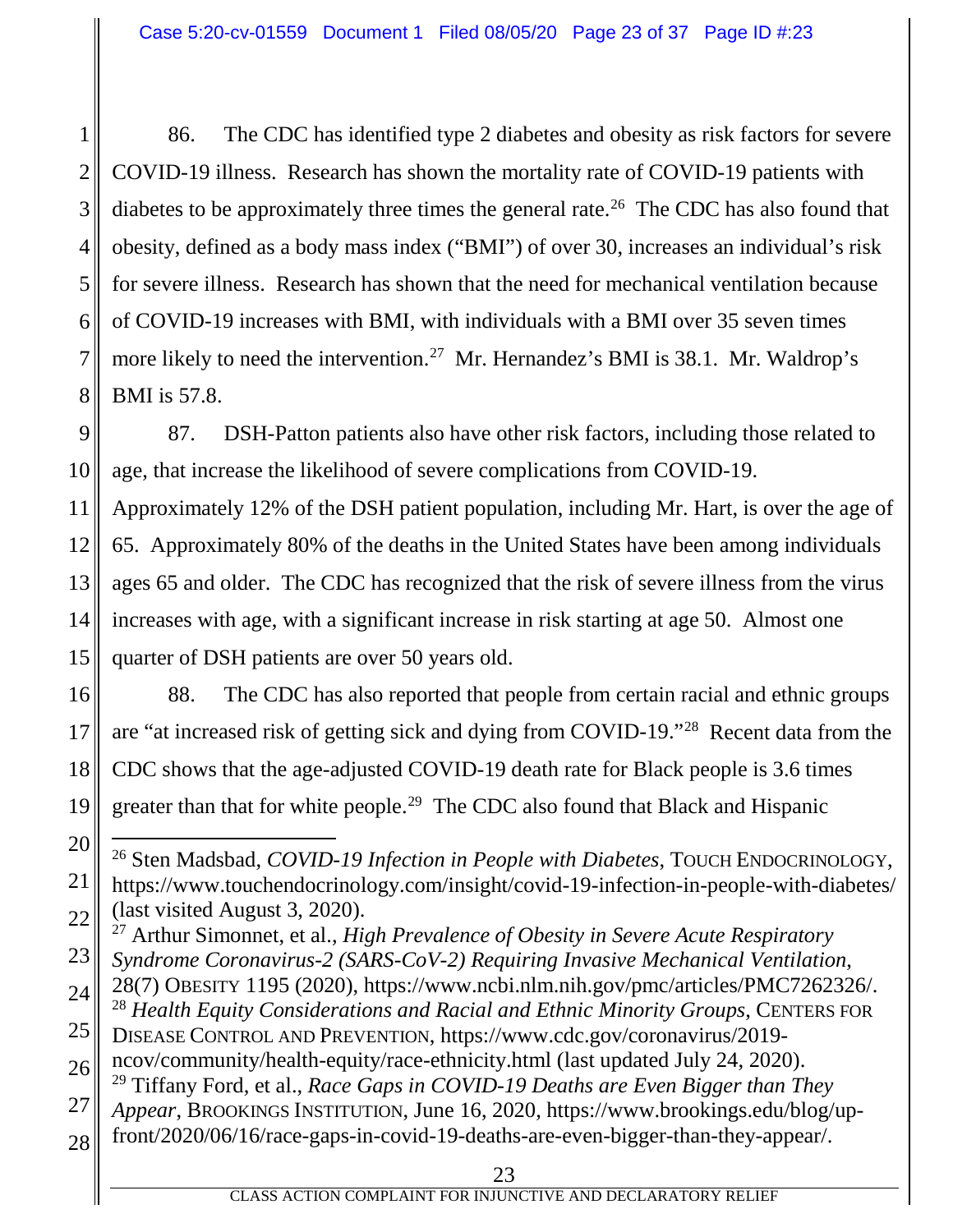1 2 3 4 Americans under age 65 die from COVID-19 at significantly higher rates than white patients.30 Approximately twenty six percent (26%) of DSH patients, including Mr. Longstreet, are Black. Twenty-four percent (24%), including Mr. Hernandez, are Hispanic.

5 6 89. Plaintiffs and the class of people they represent all live in significant fear that they will face severe illness or death from contracting COVID-19 at DSH-Patton.

# **F. Defendants Have Failed to Protect Plaintiffs and the Plaintiff Class in the Face of the Grave Risk Posed by DSH-Patton's COVID-19 Outbreak.**

9 10 11 12 13 14 15 90. On March 21, 2020, Governor Newsom issued Executive Order N-35-20, which granted Defendant Clendenin additional emergency powers to "waiv[e] any provision or requirement of the Welfare and Institutions Code … [and] any provision or requirement of the Penal Code that affects the execution of laws relating to care, custody, and treatment of persons with mental illness committed to or in the custody of" DSH in order to "protect the health, safety and welfare of patients" committed to DSH's care during the COVID-19 pandemic. Exec. Order N-35-20(5).

91. In a letter on April 20, 2020, Plaintiffs' legal counsel at Disability Rights California, along with the California Public Defenders Association, the ACLU of Northern California, and California Attorneys for Criminal Justice, called on Defendants to assess all DSH residents and release high-risk patients in light of the heightened danger of COVID-19. Advocates also called on Defendants to reduce DSH's overall population to allow for social distancing.

92. On May 20, 2020, Disability Rights California sent a letter to Defendants offering input on ways that DSH may exercise its authority to facilitate patient discharges or transfers to safer settings. *See, e.g.* Exec. Order N-35-20; Welf. & Inst. Code §§ 4146,

28

27

7

8

16

17

18

19

20

21

22

23

24

25

 <sup>30</sup> Jonathan M. Wortham, et al., *Characteristics of Persons Who Died with COVID-19 – United States, February 12-May 18, 2020,* MORBIDITY AND MORTALITY WEEKLY REP., https://www.cdc.gov/mmwr/volumes/69/wr/mm6928e1.htm (last updated July 17, 2020).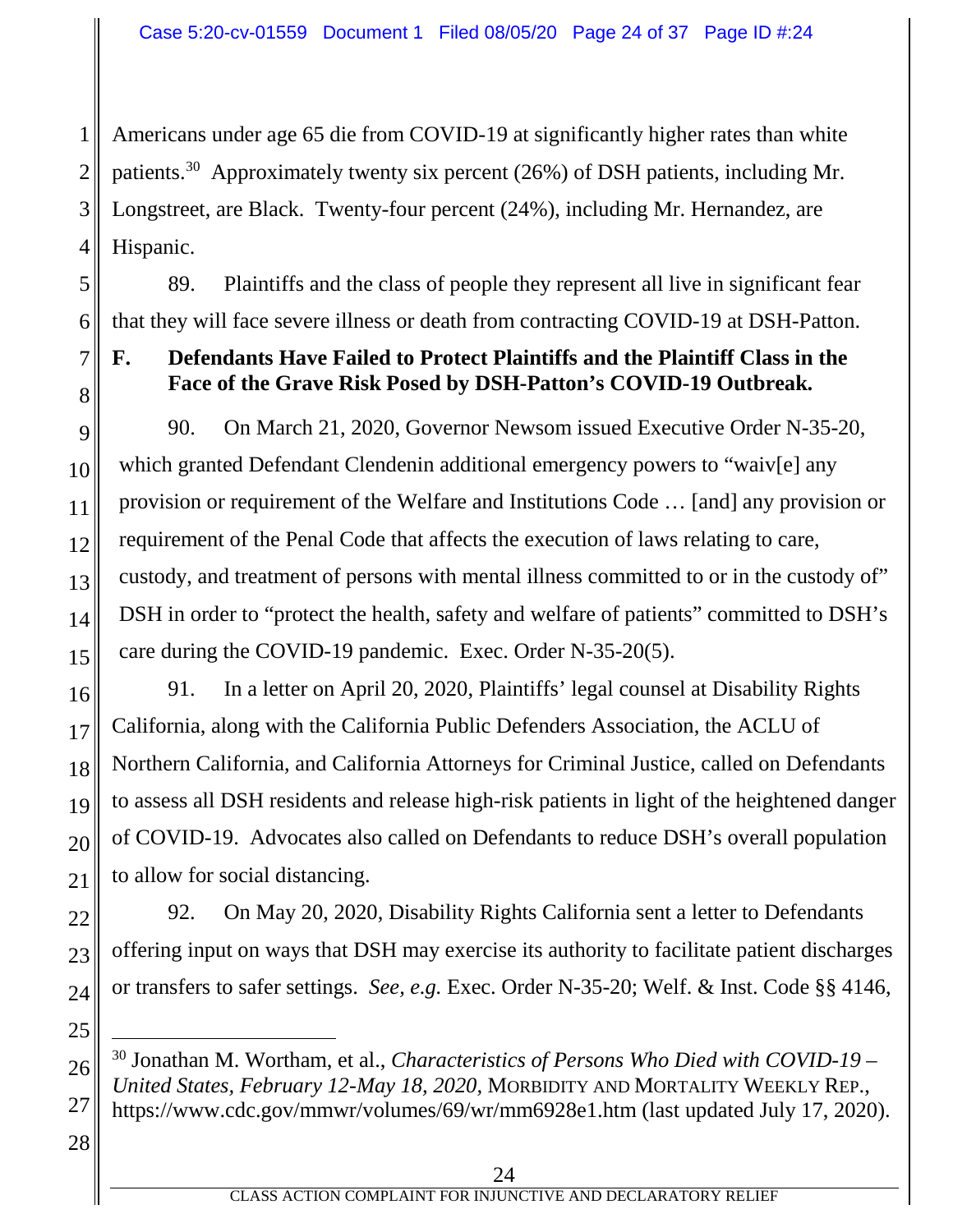7250, Penal Code §§1603-04.

1

2 3 4 5 6 7 8 93. To this day, Defendants have not taken steps to meaningfully reduce the population at DSH-Patton to allow for greater social distancing, and have failed to exercise their authority under the Executive Order and their traditional powers to protect high-risk patients from COVID-19. Indeed, Defendants initially utilized the authority under the Executive Order to *suspend* discharges, refusing to release eligible patients from DSH facilities to the community, even though some patients were ready for discharge and had court orders for release.

9 10 11 12 13 94. Defendants did initially suspend most admissions to DSH facilities to limit the introduction of the virus. Unfortunately, this response left hundreds of people in county jails without access to care, and Defendants restarted admissions. Over the period that Defendants suspended admissions, the waitlist of people needing a bed in their facilities almost doubled.

14 15 16 17 18 19 95. Defendants' primary response to the pandemic within DSH-Patton has been to limit programming, including most therapeutic groups and classes. Defendants' other response has been to "lock-down" or quarantine whole units of patients when there is a single positive test. Although patients on a quarantined unit cannot interact with patients in outside units, they still mingle with one another within a unit, using the same bathrooms and telephones, allowing the virus to continue to spread.

20 21 22 23 24 96. Ultimately, Defendants' efforts to limit the spread of COVID-19 at DSH-Patton have not proved effective. The number of people testing positive for COVID-19 at DSH-Patton continues to rise. Defendants continue to detain Plaintiffs and the class members they seek to represent at DSH-Patton, putting them at grave risk of severe illness or death.

### **CLASS ACTION ALLEGATIONS**

97. Plaintiffs bring this action pursuant to Rule 23(b)(2) of the Federal Rules of Civil Procedure on their own behalf and on behalf of all persons similarly situated.

28

27

25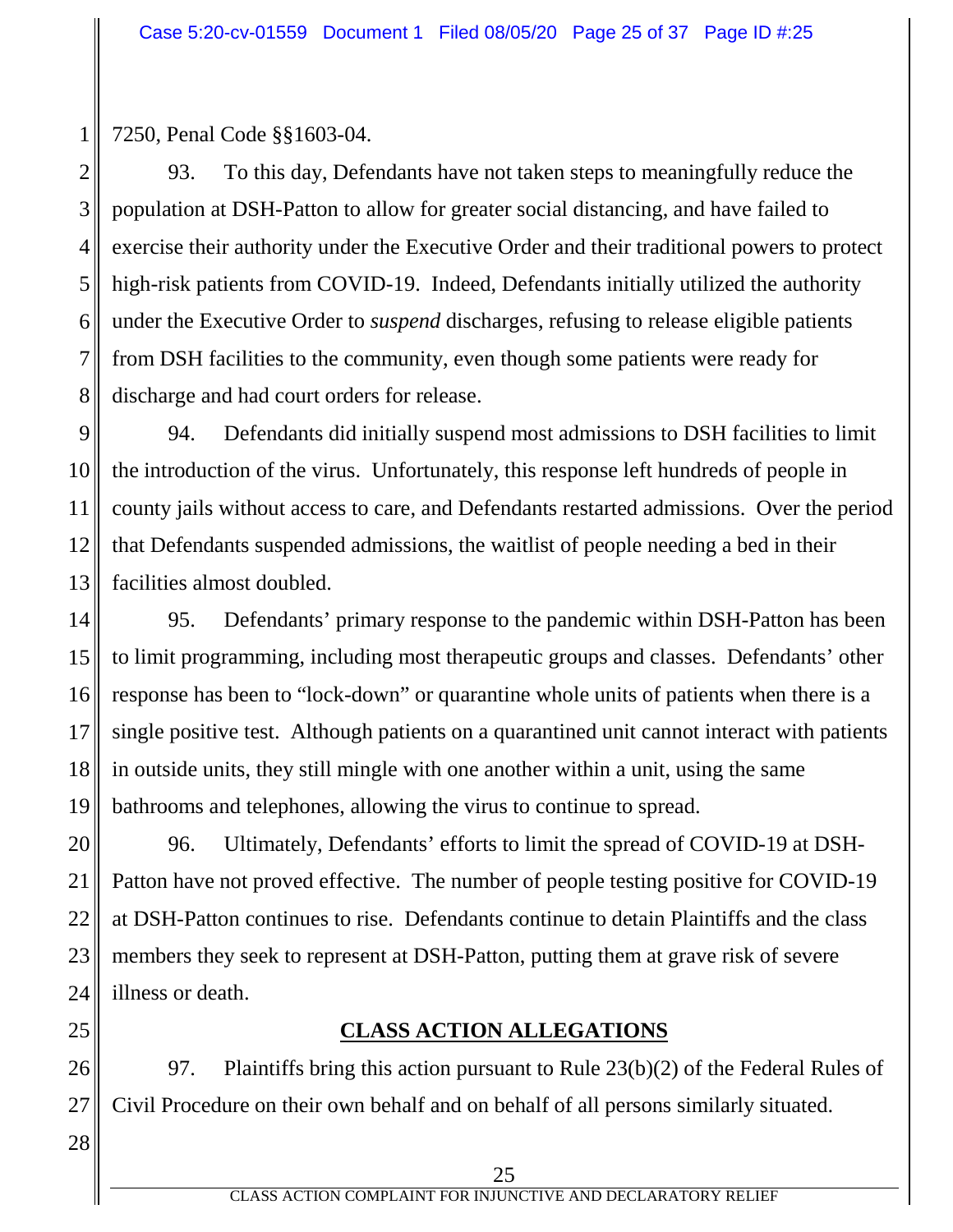98. Plaintiffs seek to represent a class consisting of:

All individuals who are currently confined at DSH-Patton or will be confined in the future during the COVID-19 pandemic and who, pursuant to CDC guidelines, are or might be at high risk of becoming severely ill or dying from complications related to COVID-19 (the "Class").

99. This Class is so numerous that joinder of all members in one action is impracticable. Defendants confine over 1,500 people at DSH-Patton, and a disproportionately high number of DSH-Patton patients have conditions identified by the CDC as risk factors for COVID-19 complications.<sup>31</sup> Based on the prevalence of several of CDC risk factors in the population of people with serious mental illness, at least half of the patients at DSH-Patton, or approximately 764 people, are likely in the Class. Further, because the population changes on a daily basis, it is inherently fluid and the Class includes future members whose names are not known at this time.

100. Common questions of law and fact apply to all Class members. These common questions of fact and law include but are not limited to: (1) whether Defendants are holding significant numbers of patients who have conditions that, per the CDC, put them at high risk for severe illness or death if they contract COVID-19; (2) whether COVID-19 is spreading throughout DSH-Patton; (3) whether Defendants have implemented adequate emergency measures during the COVID-19 crisis to protect DSH-Patton residents from substantial risk of serious harm and death, including by expeditiously (a) identifying all individuals at high risk for severe illness due to COVID-19; (b) implementing a process for assessing transfer or discharge options that adequately account for the risk of severe illness due to COVID-19; (c) modifying their policies and practices to accommodate people with disabilities that put them at risk of severe illness due to COVID-19; and (d) identifying and utilizing safe, non-congregate, community

 <sup>31</sup> *See* Marc De Hert, et al., *supra* note 16; Tim Bradshaw and Hilary Mairs, *Obesity and Serious Mental Ill Health: A Critical Review of the Literature*, 2(2) HEALTHCARE 166 (2014), https://www.ncbi.nlm.nih.gov/pmc/articles/PMC4934464/.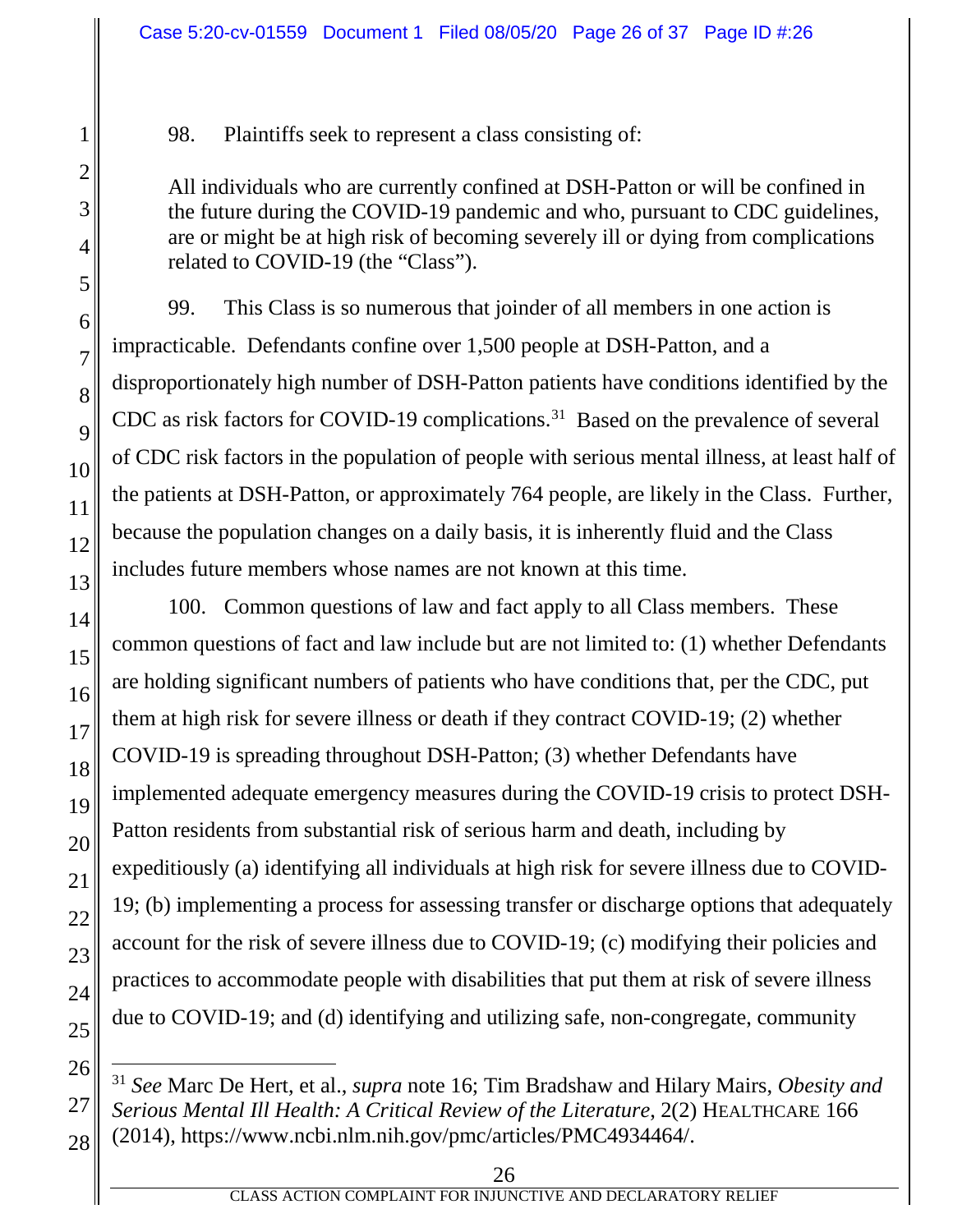1

22

26

27

28

2 3 4 5 placements for individuals at risk of severe illness due to COVID-19; (4) whether continuing to detain Class members with high risk factors for COVID-19 in the current conditions at DSH-Patton violates the Due Process Clause of the U.S. Constitution because the conditions of confinement subject Class members to an unreasonable risk of serious harm; (5) whether Defendants' actions and omissions violate the ADA.

6 7 101. Defendants' practices and the claims alleged herein are common to all members of the Class.

8 9 10 11 102. Plaintiffs' claims are typical of those of the Class. Plaintiffs, like all other patients confined at DSH-Patton, are currently being held in conditions that put them at substantial risk of serious harm. Plaintiffs, like other members of the Class, have underlying conditions that enhance their risk of severe illness or death from COVID-19.

12 13 14 15 16 103. The legal theories on which Plaintiffs rely are the same or similar to those on which all Class members would rely, and the harms suffered by them are typical of those suffered by all other Class members. Absent class certification, separate actions by individuals would in all likelihood result in inconsistent and varying decisions, which in turn would result in conflicting and incompatible standards for Defendants.

17 18 19 104. Plaintiffs will fairly and adequately protect the interests of the Class; the interests of the Class representatives are consistent with those of the Class members. In addition, counsel for Plaintiffs are experienced in class action and civil rights litigation.

20 21 105. Counsel for Plaintiffs know of no conflicts of interest among Class members or between the attorneys and Class members that would affect this litigation.

### **LEGAL FRAMEWORK AND ALLEGATIONS**

23 24 25 106. The Court has authority to order appropriate relief to protect Plaintiffs and the class they seek to represent from the dangers posed by COVID-19 under the Fourteenth Amendment and the ADA.

**A. This Court Has Authority to Order Appropriate Relief to Vindicate Plaintiffs' and Class Members' Fourteenth Amendment Rights, and Such Relief Is Appropriate Here.**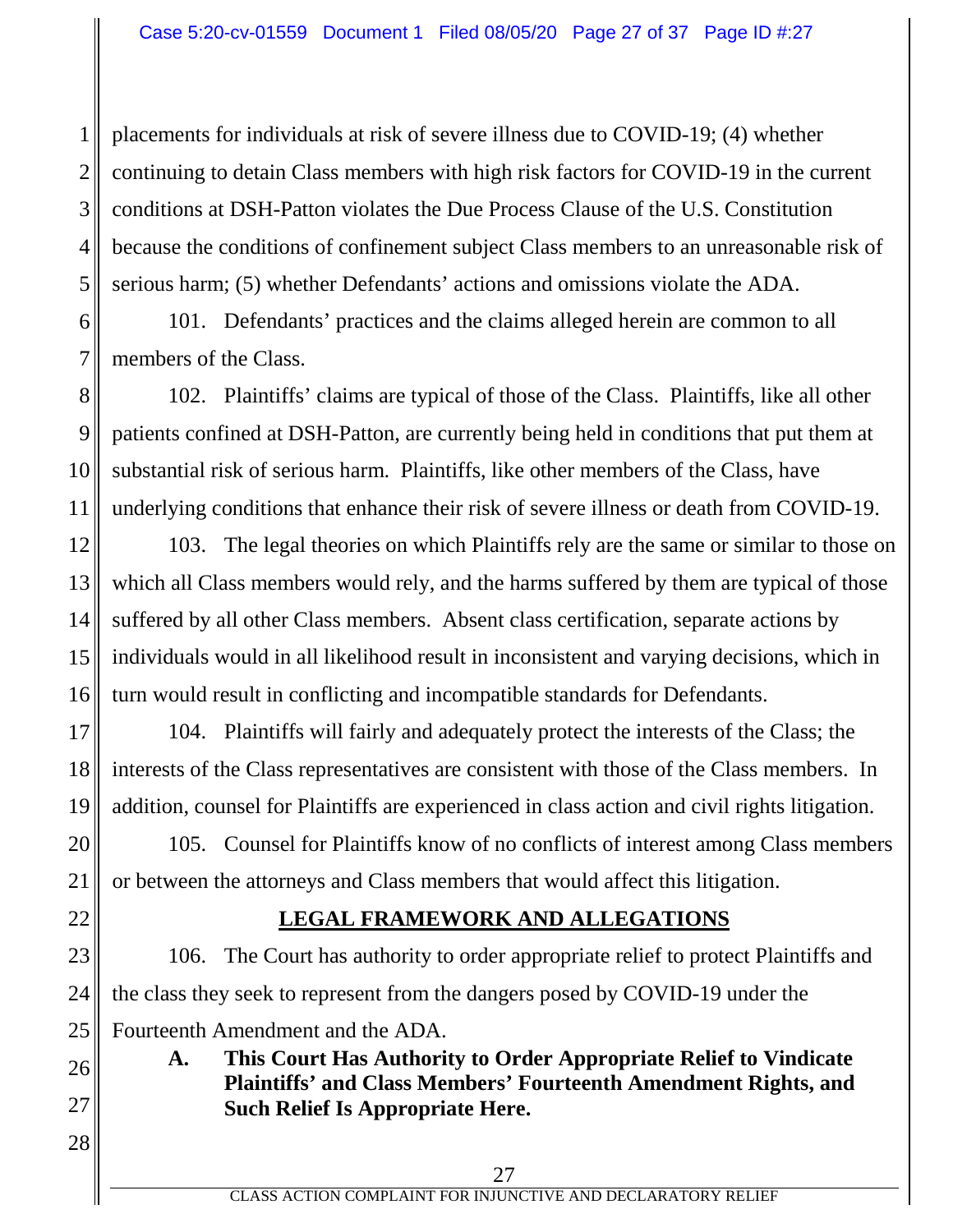1 2 3 4 5 6 7 8 9 10 11 107. The Due Process Clause of the Fourteenth Amendment requires Defendants to provide Plaintiffs conditions of confinement and services necessary to ensure their reasonable safety. *Youngberg v. Romeo*, 457 U.S. 307, 324 (1982). The United States Supreme Court has held that state agencies cannot "ignore a condition of confinement that is sure or very likely to cause serious illness and needless suffering." *Helling v. McKinney*, 509 U.S. 25, 33 (1993). Conditions of confinement that are inadequate to ensure a patient's safety and well-being are improper, regardless of whether the state deliberately created those conditions. *Oregon Advocacy Center v. Mink*, 322 F.3d 1101, 1120-21 (9th Cir. 2003) (holding that civil detainees are not required to satisfy heightened "deliberate indifference" standard of liability); *King v. County of Los Angeles*, 885 F.3d 548, 556-57 (9th Cir. 2018) (same).

12 13 14 15 16 108. The Court has authority to order broad relief, including Plaintiffs' release or transfer, to ensure that Plaintiffs' constitutional rights are protected. *Stone v. City & County of San Francisco*, 968 F.2d 850, 861 (9th Cir. 1992) (amended) ("Federal courts possess whatever powers are necessary to remedy constitutional violations because they are charged with protecting these rights.").

17 18 19 20 21 22 23 24 25 26 27 109. Recently, courts have exercised this authority to remedy constitutional violations due to the dangers posed by COVID-19 infections inside locked facilities. *See, e.g.*, *Fraihat v. U.S. Immigration and Customs Enforcement*, No. 19-1546, 2020 WL 1932570, at \*21, \*28 (C.D. Cal. Apr. 20, 2020) (granting nationwide preliminary injunction requiring ICE to identify high-risk detainees and implement measures for their protection from COVID-19, including through release); *Torres v. Milusnic*, No. 20-4450, 2020 WL 4197285, at \*23-24 (C.D. Cal. July 14, 2020) (requiring Bureau of Prisons to exercise powers granted under CARES Act to identify high-risk detainees and evaluate them for release to home confinement); *see also Castillo v. Barr*, No. 20-00605, 2020 WL 1502864, at \*5-6 (C.D. Cal. Mar. 27, 2020) (ordering release of high-risk immigration detainees due to dangers posed by COVID-19 inside facility); *Ortuño v.*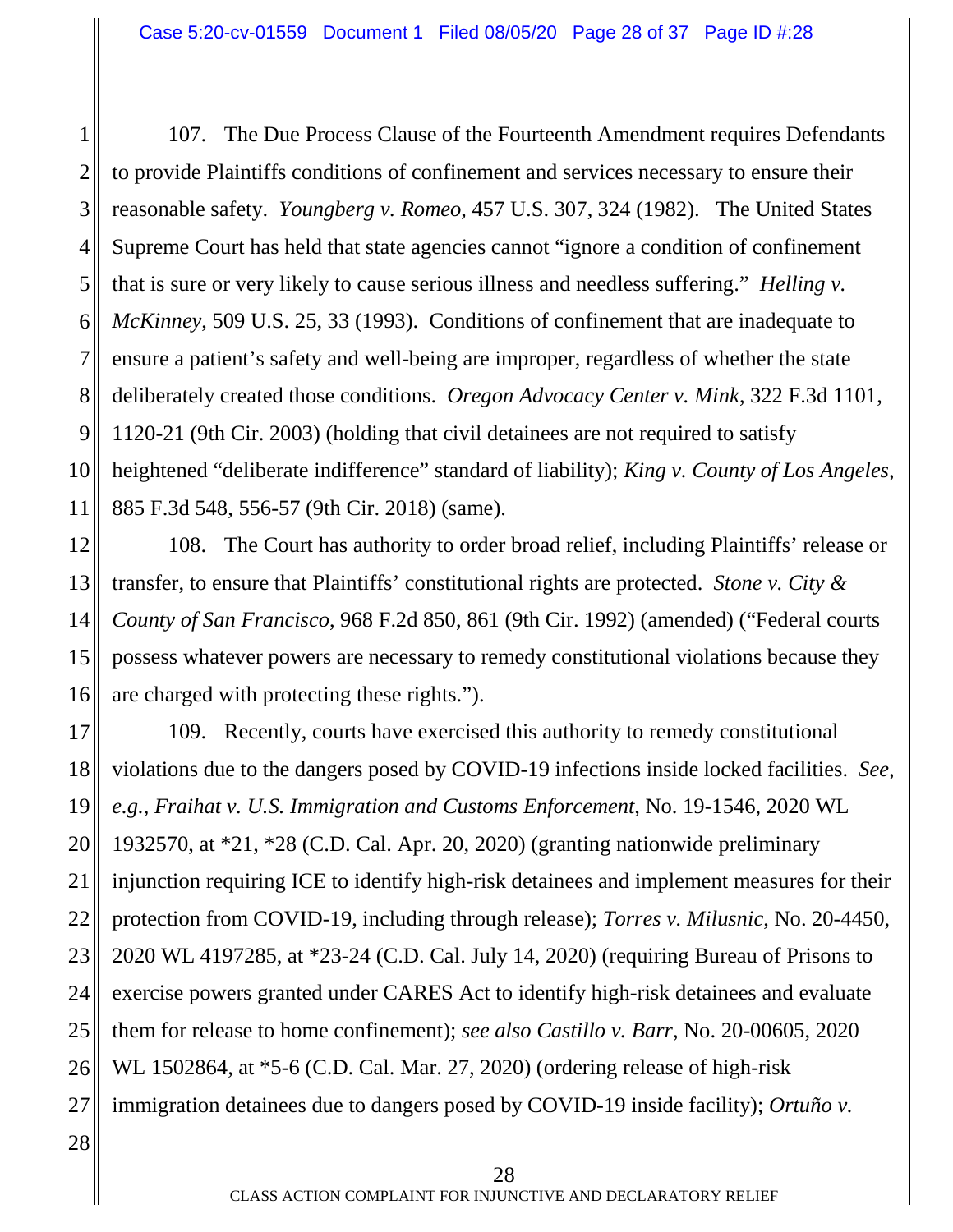1 2 3 4 *Jennings*, No. 20-02064, 2020 WL 1701724, at \*4 (N.D. Cal. Apr. 8, 2020) (same); *cf. Xochihua-Jaimes v. Barr*, 962 F.3d 1065, 1066 (9th Cir. 2020) (sua sponte ordering that petitioner "be immediately released from detention" due to the "rapidly escalating public health crisis" caused by COVID-19).

5 6 7 8 110. These issues are also currently being litigated in lawsuits involving the rights and safety of patients in psychiatric facilities who are at high risk related to COVID-19. *See, e.g.*, *Wilkes v. Lamont*, Case No. 20-594 (D. Conn. filed Apr. 30, 2020); *Doe v. Mikula*, Case No. 2084-1407 (Mass. Sup. Ct., Suffolk Cnty. filed July 1, 2020).

9 10 11 12 13 14 15 16 17 18 111. In the face of the threat from COVID-19, social distancing and hygiene measures are Plaintiffs' only defense. As the rapidly escalating outbreak at DSH-Patton shows, those protective measures are exceedingly difficult, if not impossible, to achieve in the congregate, dense living environment of DSH-Patton, even in the face of Defendants' attempts to limit the spread. Plaintiffs and the class they seek to represent share bedrooms, toilets, sinks, showers, and telephones, eat in communal spaces, and are in close and constant contact with other detainees and staff that rotate in and out of the facility. These conditions pose an unacceptably high risk of infection and, as a result, Plaintiffs and the proposed class face substantial risk of serious harm from continued detention in this setting.

19

20

21

22

23

24

25

26

27

28

### **B. The ADA Requires Defendants to Make Disability-Related Reasonable Modifications to Protect Plaintiffs and Class Members from COVID-19.**

112. Title II of the ADA provides that "no qualified individual with a disability shall, by reason of such disability, be excluded from participation in or be denied the benefits of the services, programs, or activities of a public entity, or be subjected to discrimination by any such entity." 42 U.S.C. § 12132.

113. In addition, the ADA requires that all covered entities provide reasonable modifications in their policies, practices, and procedures in order to give people with disabilities an equal opportunity to benefit from the entity's programs, services, and activities. 28 C.F.R. § 35.130 (b)(7).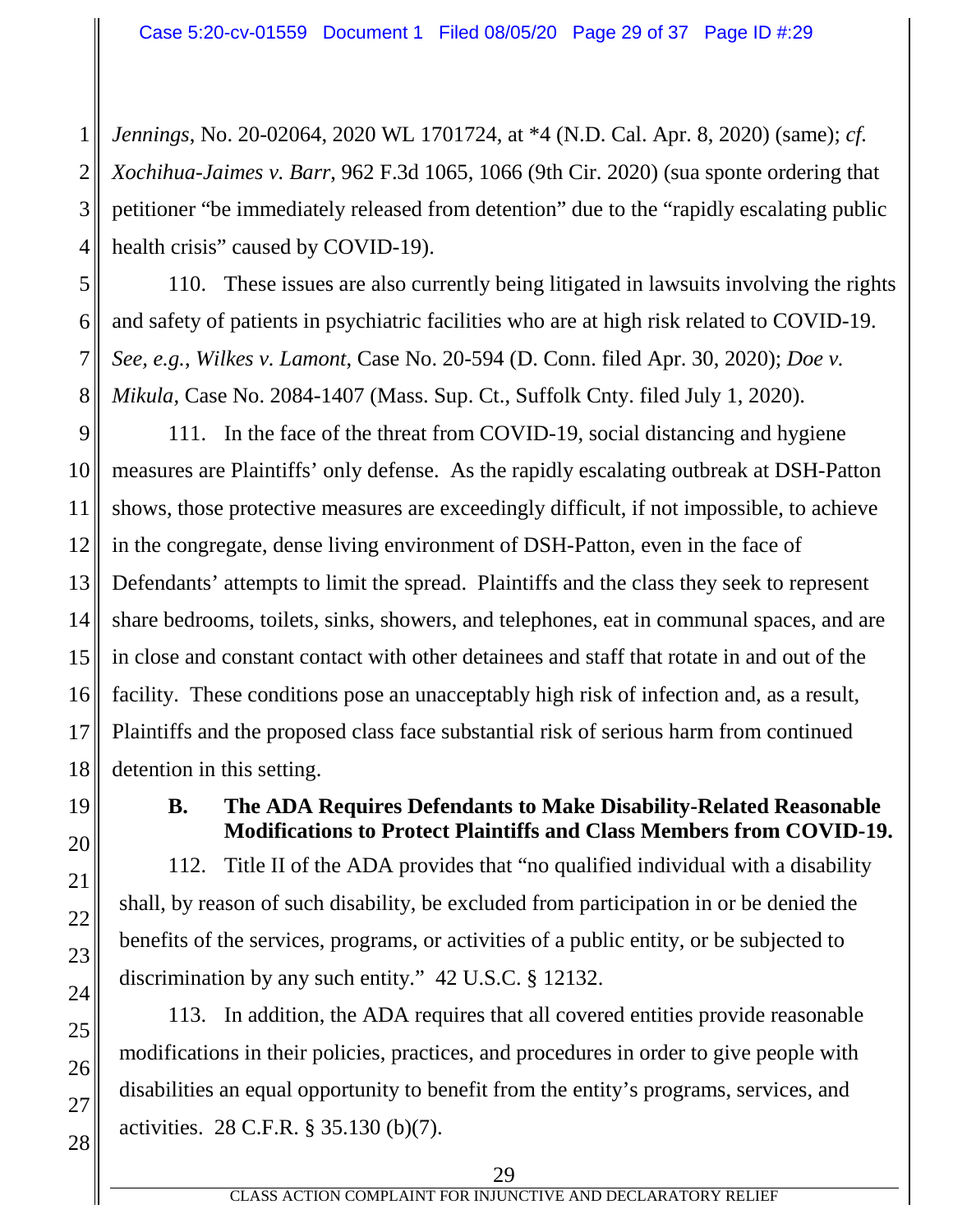114. The ADA also prohibits public entities from utilizing criteria or methods of administration that "have the purpose or effect of defeating or substantially impairing accomplishment of the objectives of the public entity's program with respect to individuals with disabilities." 28 C.F.R. § 35.130(b)(3).

5 6 7 8 115. Plaintiffs are "qualified" for Defendants' programs, services, and activities, which include providing safe, constitutional living conditions during confinement, medical care, rehabilitative services to prepare for reentry into the community, and discharge planning. *See* 42 U.S.C. § 12131(2); 28 C.F.R.

9 § 35.104; 28 C.F.R. pt. 35, app. B ("[T]itle II applies to anything a public entity does.").

10 11 12 13 14 116. Plaintiffs' counsel have requested that Defendants create a systemic emergency plan to protect patients during the COVID-19 pandemic, including by immediately identifying all high-risk patients and implementing a process for transferring as many of those patients as possible to safer, non-congregate settings. To date, Defendants have failed to develop and implement any such plan.

15 16 17 18 19 20 21 117. Defendants have consistently refused requests to accelerate discharge procedures, even for patients who are at or near discharge ready, and have failed to reasonably modify their policies to give due weight to COVID-19 risk factors when evaluating patients for transfer. For example, Plaintiffs Hart and Longstreet have requested reasonable accommodations to Defendants' discharge planning process in order to facilitate their accelerated discharge or transfer out of the facility to a safer, noncongregate setting. Defendants have denied their requests.

22 23 24 25 26 27 118. Even where Defendants agreed to assess a patient for transfer, those assessments have gone nowhere. For example, Mr. Longstreet, who receives minimal treatment and has nearly completed all of his discharge goals, requested an accelerated process to effectuate his transfer out of DSH-Patton before he contracts COVID-19. Defendants refused to modify their normal procedures, and only evaluated Mr. Longstreet for transfer to another congregate facility, which ultimately refused to accept

28

1

2

3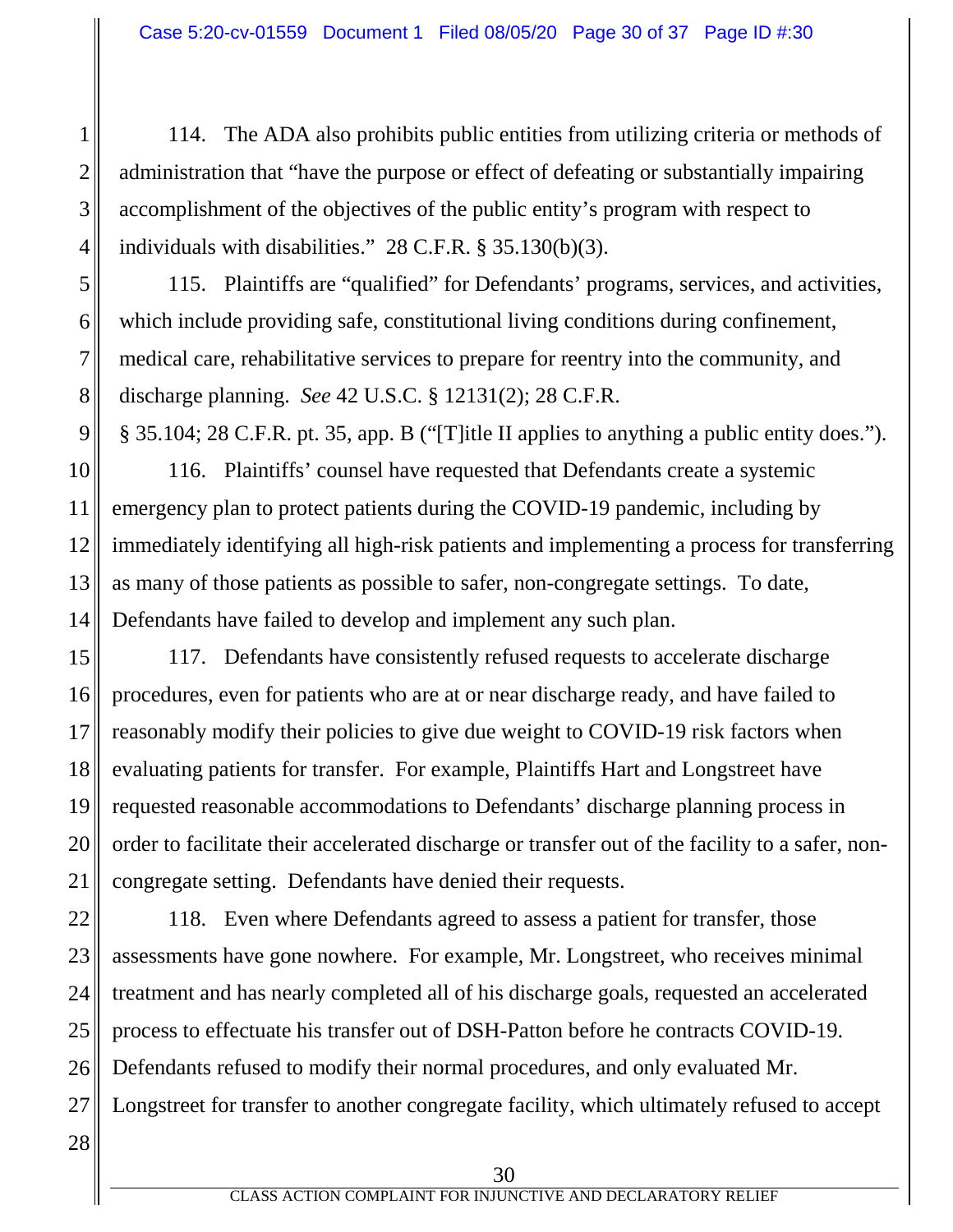him without a "medication evaluation" from DSH. Instead of accelerating a medication evaluation or identifying alternative placement options, Defendants simply gave up, refusing to take any further steps to transfer Mr. Longstreet out of DSH-Patton.

4 5 6 7 119. Defendants have also failed to make any modifications necessary to ensure that high-risk people with disabilities receive treatment and other services provided by Defendants while being reasonably protected from contracting, and even dying from, COVID-19.

8 9 10 11 120. Defendants also utilize methods of administration that discriminate against Plaintiffs and the class they seek to represent. When making determinations for discharge or transfer, Defendants do not consider the additional risk that COVID-19 causes Plaintiffs because of their disabilities.

12 13 14 15 16 17 18 19 121. Further, Defendants are failing to provide treatment to Plaintiffs and others similarly situated in the "most integrated setting." Under the ADA, the "most integrated setting" is defined as "a setting that enables individuals with disabilities to interact with non-disabled persons to the fullest extent possible." 28 C.F.R. pt. 35, app. B. Continued confinement in a psychiatric institution with only other individuals with disabilities, when unnecessary, violates the ADA. Here, Plaintiffs would be able to receive the same treatment they are currently receiving at DSH-Patton outside of the facility, in locations that do not place them at risk of severe illness or death.

20

1

2

3

### **INJUNCTIVE AND DECLARATORY RELIEF ALLEGATIONS**

21 22 23 122. An actual controversy exists between Plaintiffs and Defendants regarding their respective legal rights and duties. Defendants' conduct as alleged above has caused and, absent injunctive relief, will cause Plaintiffs irreparable harm.

24 25 26 123. In the absence of immediate relief, Plaintiffs will continue to be deprived of these rights. There is no adequate remedy at law for the continuing violations by Defendants of Plaintiffs' constitutional and statutory rights.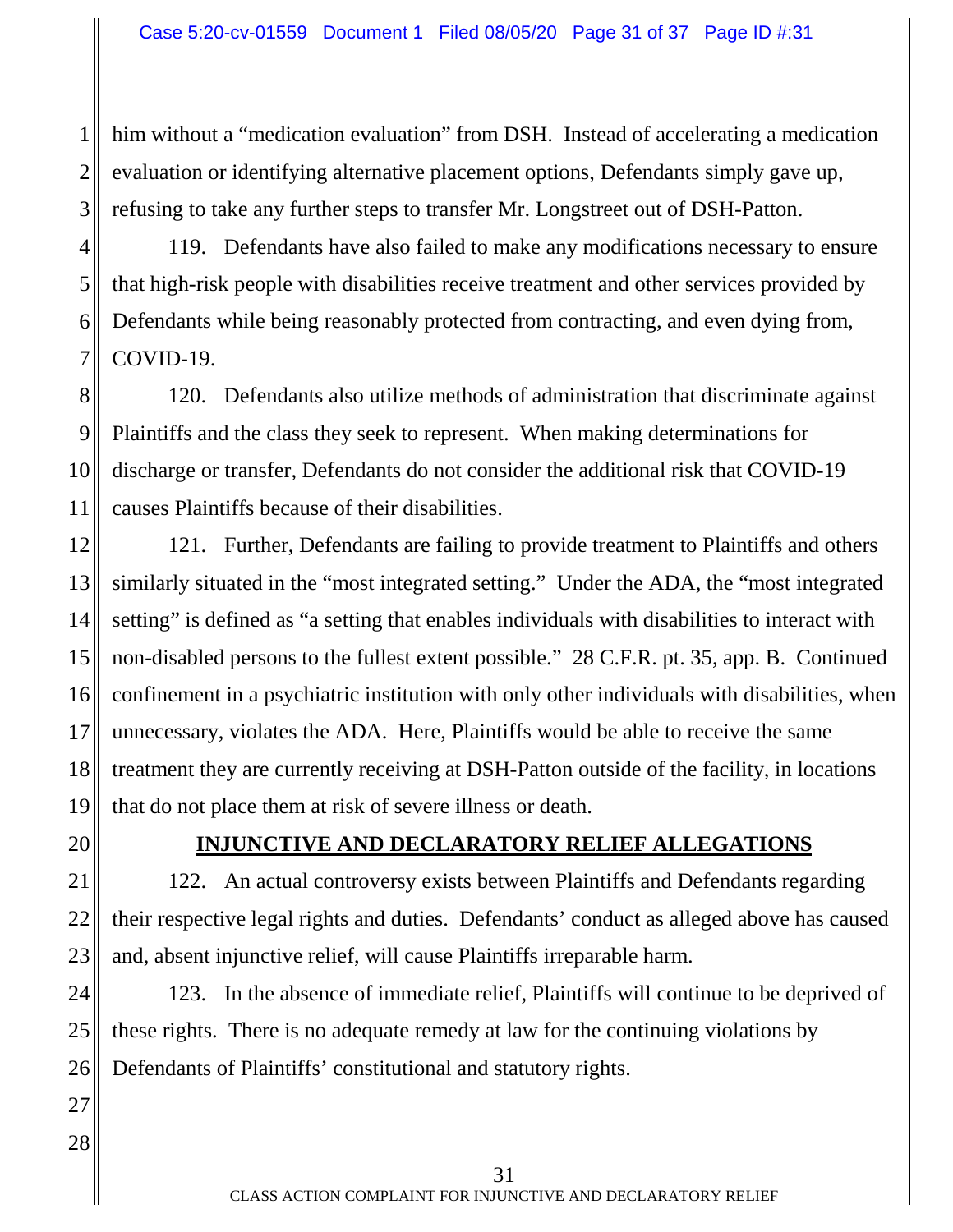# **CLAIMS FOR RELIEF FIRST CLAIM FOR RELIEF**

# **Violation of Fourteenth Amendment Due Process Clause Right to Reasonable Safety in Confinement (Fourteenth Amendment; U.S.C. § 1983)**

124. Plaintiffs repeat and reallege the allegations contained in all preceding paragraphs as though fully set forth herein.

125. Defendants violate the Due Process Clause of the Fourteenth Amendment when they subject Plaintiffs and the Class to conditions of confinement that create a substantial risk of serious harm to their safety and health.

11 12 13 14 15 16 17 18 19 20 21 22 23 126. Defendants' polices, practices, acts and omissions, including the conditions of confinement in which they are holding Plaintiffs, subject Plaintiffs and the Class to heightened risk of contracting COVID-19, for which there is no vaccine, effective treatment, or cure. Plaintiffs and Class members cannot take steps to protect themselves from the spread of COVID-19—such as social distancing, hand-washing hygiene, or selfquarantining—and Defendants have not provided adequate protections to guarantee their care and safety. Defendants are continuing to subject Plaintiffs and the Class to a substantial risk of serious harm by failing to timely: (1) identify individuals who are high risk for severe illness and/or death from COVID-19, (2) evaluate these individuals for discharge or transfer to alternative, non-congregate settings outside of DSH-Patton, (3) take all necessary steps to effectuate the discharge or transfer of these individuals from DSH-Patton, and (4) implement all appropriate measures to protect patients inside DSH-Patton from COVID-19 infection.

24 25 127. Defendants' actions and inaction violate the rights of Plaintiffs and the Class under the Due Process Clause of the Fourteenth Amendment.

128. There is no reasonable justification for the Defendants' actions.

129. Plaintiffs and the Class have suffered and will suffer injury as a proximate

28

26

27

1

2

3

4

5

6

7

8

9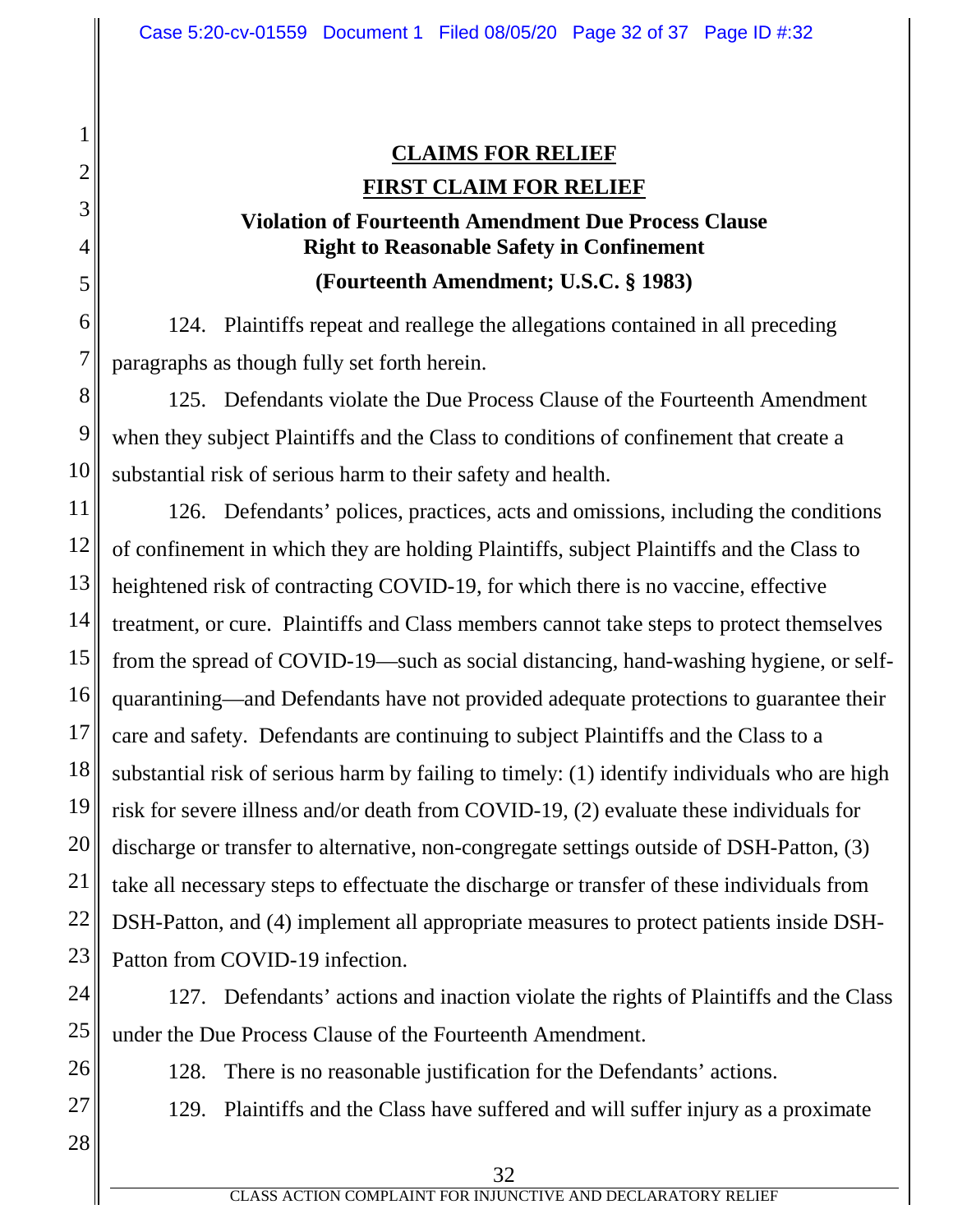1 2 result of Defendants' violation of their rights under the Due Process Clause of the Fourteenth Amendment.

5

6

7

20

21

22

23

24

25

26

27

28

3 4 130. Plaintiffs and the Class are entitled to declaratory relief, injunctive relief, attorneys' fees, and costs.

# **SECOND CLAIM FOR RELIEF**

# **Violation of Title II of the ADA (42 U.S.C. § 12131** *et seq.***, 28 C.F.R. § 35.130)**

8 9 131. Plaintiffs repeat and reallege the allegations contained in all preceding paragraphs as though fully set forth herein.

10 11 12 13 132. Plaintiffs are qualified individuals with disabilities within the meaning of Title II of the ADA and meet the essential eligibility requirements for the receipt of services, programs, or activities of Defendants. 42 U.S.C. § 12102(2)(b); 42 U.S.C. § 12131(2).

14 15 16 133. DSH is an agency of the State of California and a public entity as defined in 42 U.S.C. § 12131(1). DSH's agents, directors, and officers are therefore subject to Title II of the ADA. 42 U.S.C. § 12131(1); 42 U.S.C. § 12132.

17 18 19 134. Defendants have violated the ADA and its implementing regulations by discriminating against Plaintiffs and the Class on the basis of their disabilities, including by:

- a. Failing to reasonably modify their policies and practices to allow Plaintiffs to meaningfully participate in Defendants' programs, including their program for discharging or transferring patients to communitybased or other alternative settings where they can more safely receive services, 28 C.F.R. § 35.130(b)(7);
	- b. Utilizing methods of administration that deprive Plaintiffs of equal access to the benefits of the programs and services that Defendants provide to other individuals, 28 C.F.R. § 35.130(b)(3);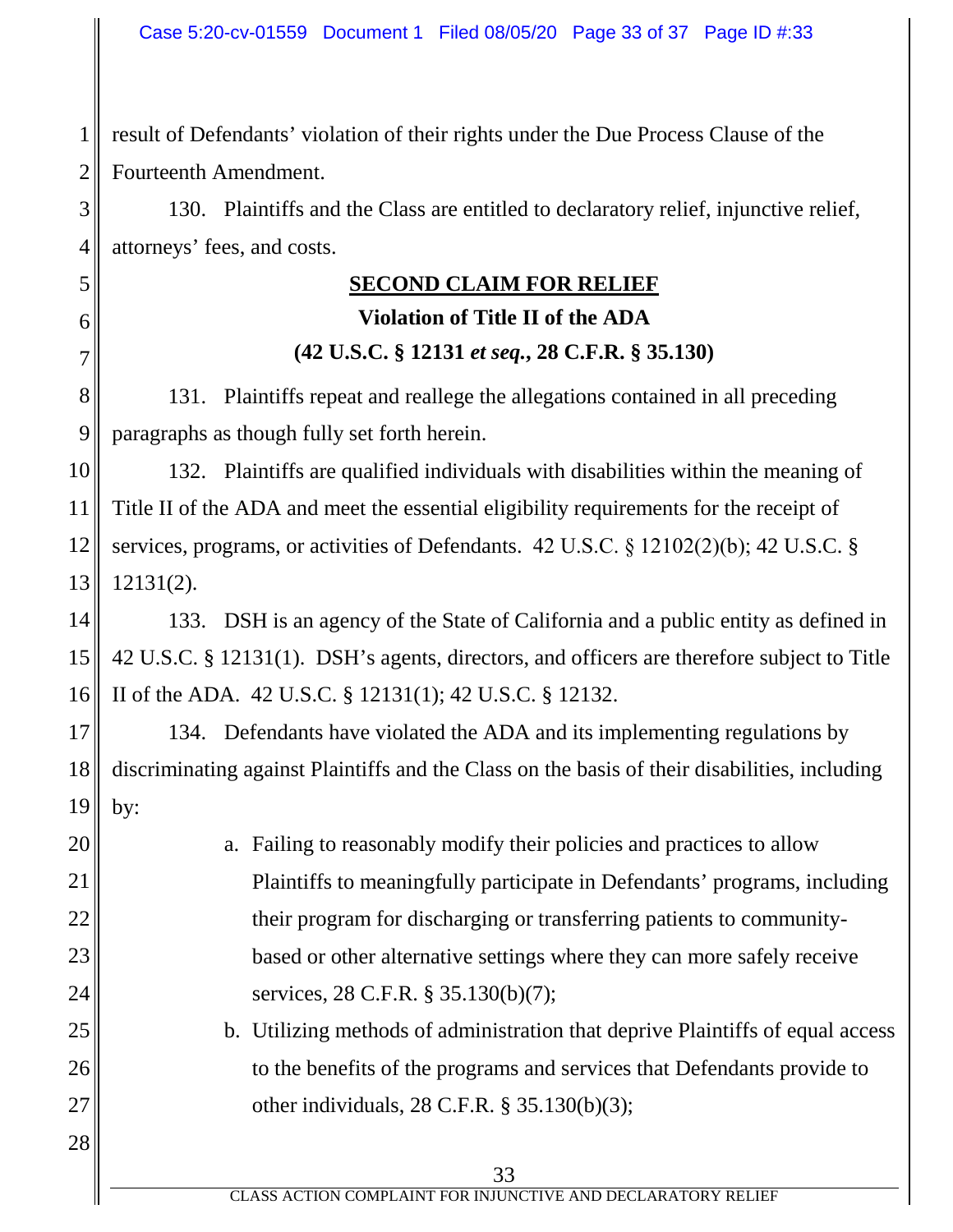1

2

4

5

12

20

21

22

23

24

25

26

27

28

c. Failing to administer services, programs, and activities in "the most integrated setting" appropriate to Plaintiffs' needs, 28 C.F.R. § 35.130(d).

3 135. These failures have the effect of defeating or substantially undermining participation by Plaintiffs and the Class in Defendants' programs at DSH-Patton. *See* 28 C.F.R. § 35.130(b)(3)(ii).

6 7 136. Providing modifications of Defendants' discharge policies and practices would not fundamentally alter Defendants' programs, services, or activities.

8 9 137. Plaintiffs and the Class have suffered and will suffer injury as a proximate result of Defendants' violation of their rights under the ADA.

10 11 138. Plaintiffs and the Class are entitled to declaratory relief, injunctive relief, attorneys' fees, and costs.

### **REQUEST FOR RELIEF**

13 14 WHEREFORE, Plaintiffs respectfully request that the Court take jurisdiction and order the following:

- 15 16 17 18 19 1. Enjoin Defendants, their subordinates, agents, employees, and all others acting in concert with them from subjecting Plaintiffs and the Class to the unlawful acts and omissions described herein, and issue an injunction to remedy the violations of the Plaintiffs' and the Class's rights, including ordering Defendants to undertake the following:
	- a. Identify all members of the Class by utilizing current CDC guidelines on COVID-19 high-risk factors and provide Plaintiffs' counsel such list, updated at least monthly;

b. Conduct expedited individualized assessments of all members of the Class to effectuate their safe discharge or transfer from DSH-Patton to a safe, non-congregate setting. In conducting these assessments, Defendants must:

i. Adequately address each Class member's risk of severe illness or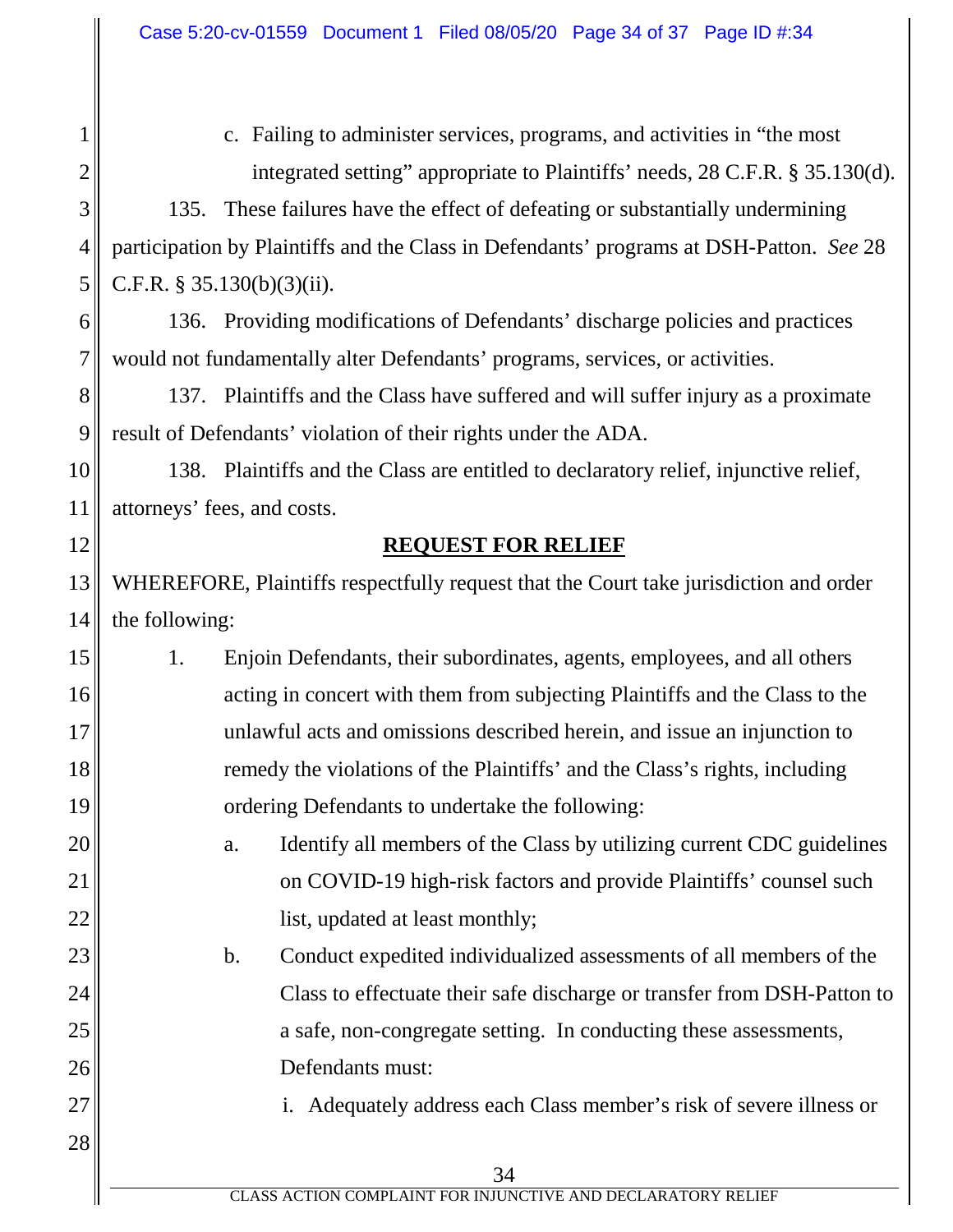1

2

3

4

5

6

7

8

9

10

11

12

13

14

15

16

17

18

19

20

21

22

23

24

25

26

27

28

death from contracting COVID-19 at DSH-Patton;

- ii. Consider the full range of alternative treatment options, including discharge or transfer to a community setting, a family member's home, temporary leave, conditional release, permanent or temporary housing accommodations, tele-medicine, and intensive case management services. Under no circumstances should an individual be transferred to another congregate setting with a heightened risk for COVID-19 infection;
- iii. Seek input from the Class member, the Class member's treatment team, family members and others who assist them, and other supportive decision makers as determined by the patient; and
- iv. Use all powers and procedures available under the law, including under Executive Order N-35-20, to expeditiously transfer or discharge the class members to a safer, non-congregate or less congregate setting;
- c. Provide updates, no less frequently than monthly, to the Court about the discharge or transfer of Class members; and
- d. Take all necessary precautions pursuant to CDC Guidelines and the Constitution to protect from COVID-19 infection any Class members who are not transferred or discharged, and remain in DSH facilities;
- 2. Appoint an independent court-appointed monitor(s) or special master(s) to ensure compliance with the Court's order, and provide the monitor(s) with access to units, transfer or discharge discussions, and confidential communication with Class members, to assess and report on (a) the adequacy of Defendants' actions to effectuate safe discharge or transfer of Class members, and (b) the adequacy of conditions, policies, and precautions at DSH-Patton to protect those Class members who remain in detention at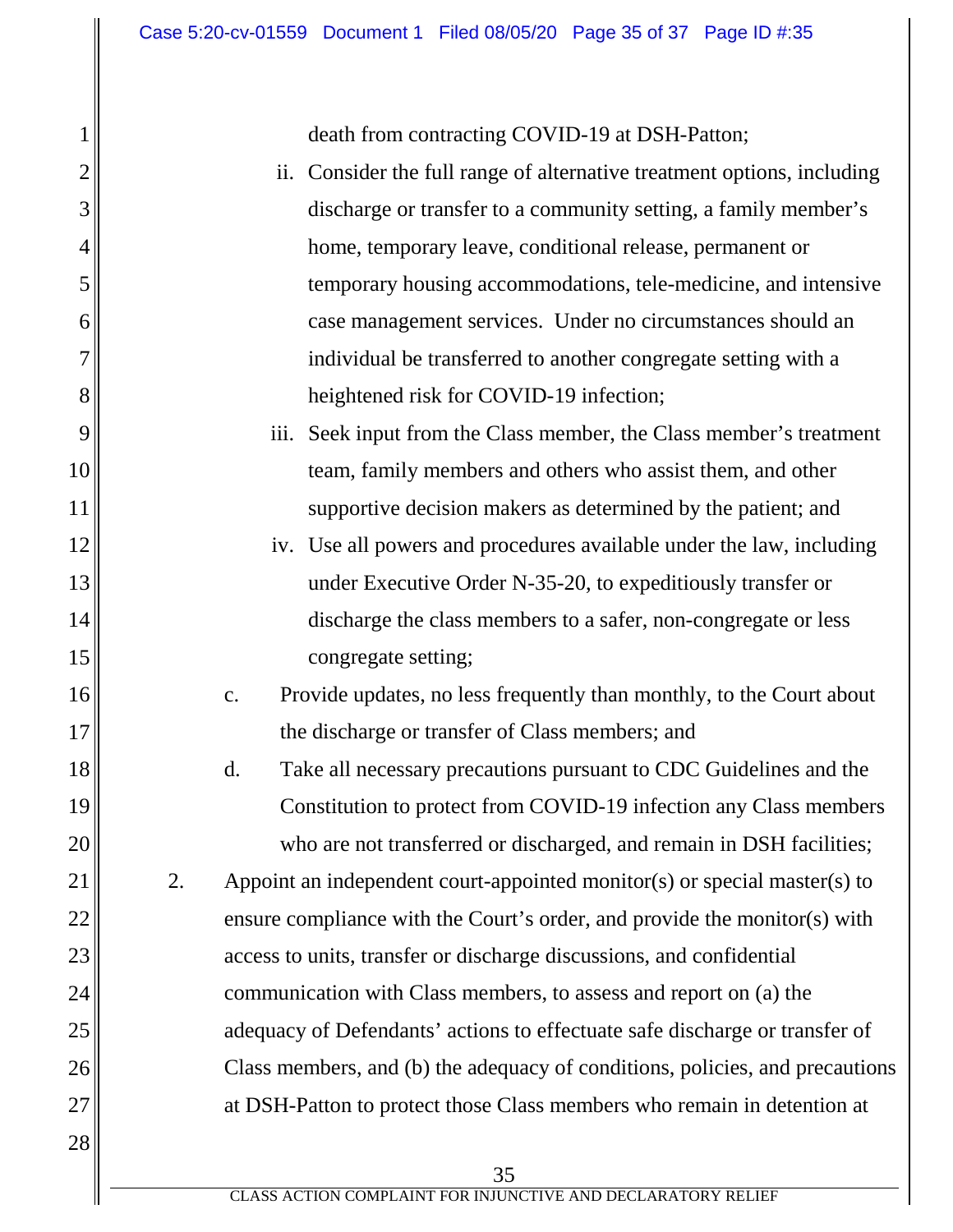the facility;

| Retain jurisdiction of this case until Defendants have fully complied with the<br>3. |  |
|--------------------------------------------------------------------------------------|--|
| orders of this Court, and there is reasonable assurance that Defendants will         |  |
| continue to comply in the future absent the Court's continuing jurisdiction;         |  |
| Award Plaintiffs' reasonable attorneys' fees, costs, expenses and                    |  |
|                                                                                      |  |

disbursements as authorized by law; and

5. Grant further relief as the Court may deem just and proper.